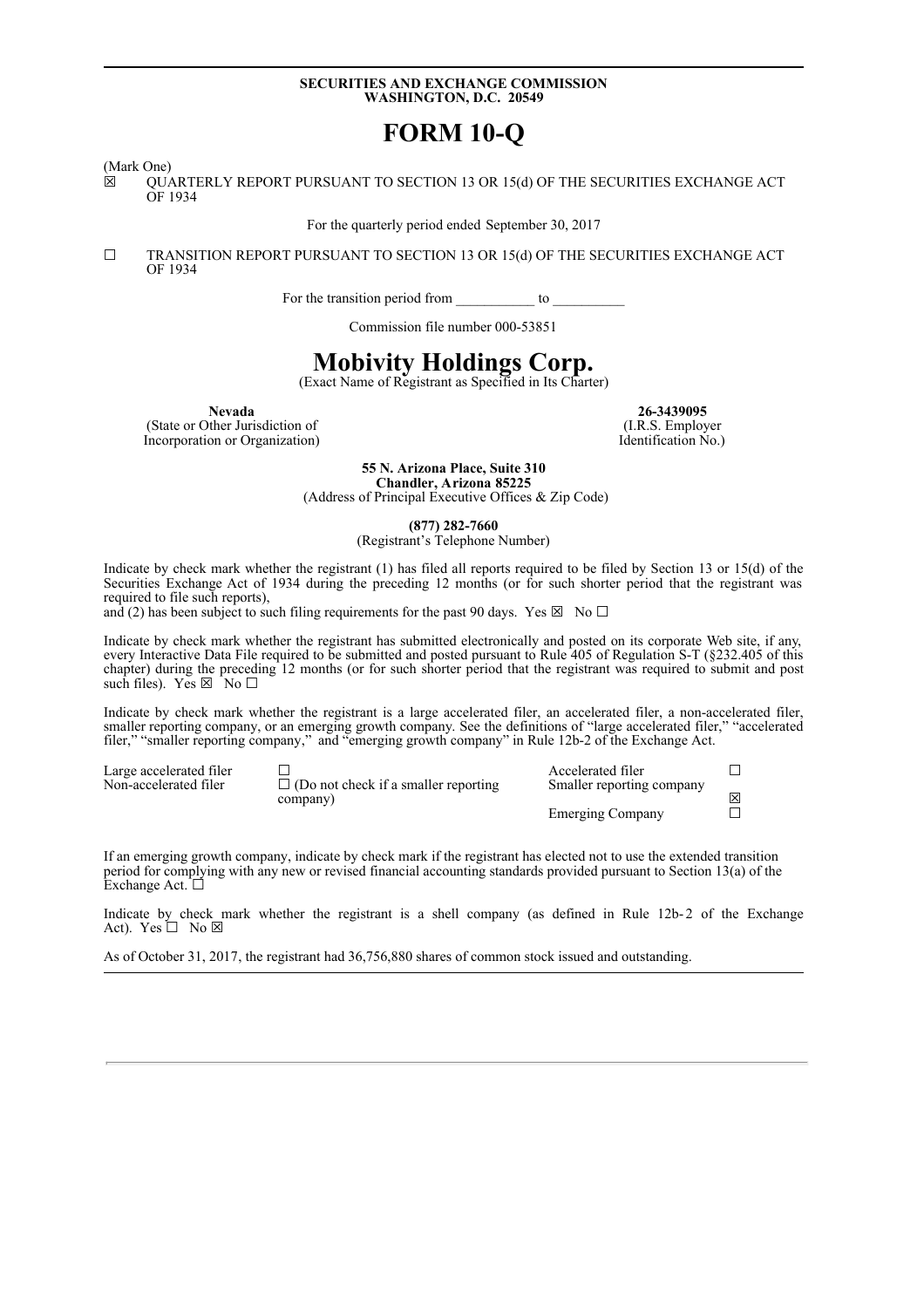## **MOBIVITY HOLDINGS CORP. INDEX**

|                |                                                                                                      | Page |
|----------------|------------------------------------------------------------------------------------------------------|------|
| Part I         | <b>Financial Information</b>                                                                         |      |
|                |                                                                                                      |      |
|                | Item 1. Financial Statements                                                                         |      |
|                | <b>Condensed Consolidated Balance Sheets</b>                                                         |      |
|                | Condensed Consolidated Statements of Income and Comprehensive Income                                 |      |
|                | Condensed Consolidated Statement of Stockholders' Equity                                             |      |
|                | <b>Condensed Consolidated Statements of Cash Flows</b>                                               | 4    |
|                | Notes to Condensed Consolidated Financial Statements                                                 |      |
|                | <u>Item 2. Management's Discussion and Analysis of Financial Condition and Results of Operations</u> | 17   |
|                | Item 3. Quantitative and Qualitative Disclosures About Market Risk                                   | 22.  |
|                | Item 4. Controls and Procedures                                                                      | 22   |
|                | Item 6. Exhibits                                                                                     | 22.  |
|                |                                                                                                      |      |
| Signature Page |                                                                                                      | 22   |

-i-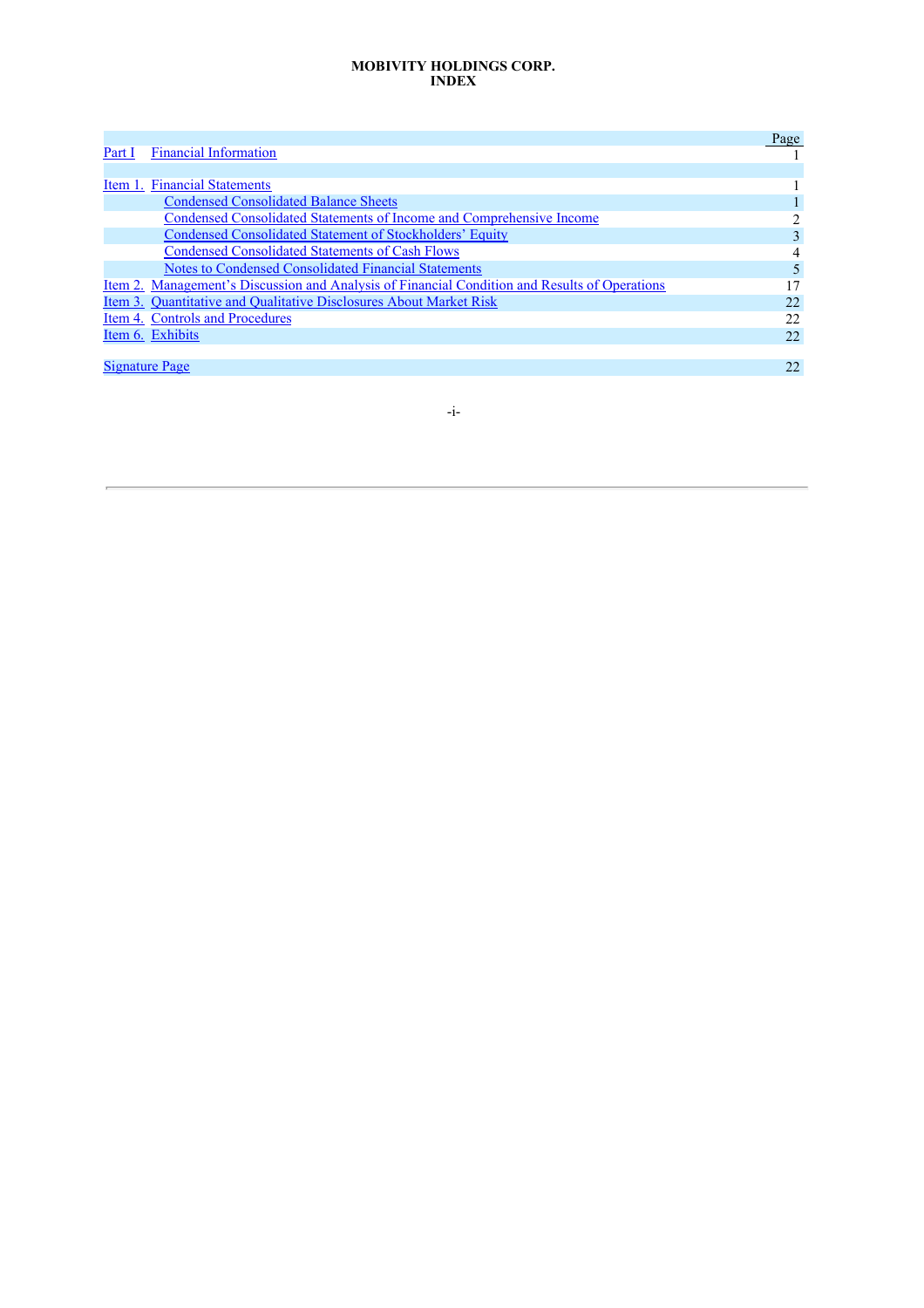## **Part I - Financial Information**

## **Item 1. Financial Statements**

#### **Mobivity Holdings Corp. Condensed Consolidated Balance Sheets**

|                                                                                                                             | September 30,<br>2017<br>(Unaudited) |                |               | December 31,<br>2016<br>(Audited) |
|-----------------------------------------------------------------------------------------------------------------------------|--------------------------------------|----------------|---------------|-----------------------------------|
| <b>ASSETS</b>                                                                                                               |                                      |                |               |                                   |
| <b>Current assets</b>                                                                                                       |                                      |                |               |                                   |
| Cash                                                                                                                        | $\mathbf S$                          | 1,709,129      | $\mathbb{S}$  | 1,188,485                         |
| Restricted cash                                                                                                             |                                      |                |               | 1,000,000                         |
| Accounts receivable, net of allowance for doubtful accounts of \$1,425 and<br>\$15,503, respectively                        |                                      | 1,412,333      |               | 1,244,484                         |
| Other current assets                                                                                                        |                                      | 286,407        |               | 179,376                           |
| <b>Total current assets</b>                                                                                                 |                                      | 3,407,869      |               | 3,612,345                         |
| Goodwill                                                                                                                    |                                      | 803,118        |               | 803,118                           |
| Intangible assets, net                                                                                                      |                                      | 773,785        |               | 627,119                           |
| Other assets                                                                                                                |                                      | 83,262         |               | 109,776                           |
| <b>TOTAL ASSETS</b>                                                                                                         | $\mathbf S$                          | 5,068,034      | $\mathbf{s}$  | 5,152,358                         |
| <b>LIABILITIES AND STOCKHOLDERS' EQUITY</b>                                                                                 |                                      |                |               |                                   |
| <b>Current liabilities</b>                                                                                                  |                                      |                |               |                                   |
| Accounts payable                                                                                                            | \$                                   | 1,053,075      | $\mathcal{S}$ | 701,347                           |
| Accrued interest                                                                                                            |                                      | 3,060          |               | 2,020                             |
| Accrued and deferred personnel compensation                                                                                 |                                      | 420,352        |               | 671,677                           |
| Deferred revenue and customer deposits                                                                                      |                                      | 2,124,441      |               | 160,023                           |
| Notes payable, net - current maturities                                                                                     |                                      | 2,275,069      |               | 1,011,910                         |
| Other current liabilities                                                                                                   |                                      | 95,548         |               | 115,051                           |
| <b>Total current liabilities</b>                                                                                            |                                      | 5.971.545      |               | 2,662,028                         |
| <b>Non-current liabilities</b>                                                                                              |                                      |                |               |                                   |
| Notes payable, net - long term                                                                                              |                                      | 255,104        |               | 361,166                           |
| <b>Total non-current liabilities</b>                                                                                        |                                      | 255,104        |               | 361,166                           |
| <b>Total liabilities</b>                                                                                                    |                                      | 6.226.649      |               | 3.023.194                         |
| <b>Commitments and Contingencies (See Note 9)</b>                                                                           |                                      |                |               |                                   |
| <b>Stockholders' equity</b>                                                                                                 |                                      |                |               |                                   |
| Common stock, \$0.001 par value; 100,000,000 shares authorized; 36,756,880<br>and 36,388,981, shares issued and outstanding |                                      | 36,757         |               | 36,389                            |
| Equity payable                                                                                                              |                                      | 100,862        |               | 100,862                           |
| Additional paid-in capital                                                                                                  |                                      | 77,613,550     |               | 76,698,383                        |
| Accumulated other comprehensive loss                                                                                        |                                      | (69, 157)      |               | (32,999)                          |
| Accumulated deficit                                                                                                         |                                      | (78, 840, 627) |               | (74, 673, 471)                    |
| <b>Total stockholders' equity</b>                                                                                           |                                      | (1, 158, 615)  |               | 2,129,164                         |
| TOTAL LIABILITIES AND STOCKHOLDERS' EQUITY                                                                                  | \$                                   | 5,068,034      | $\mathbf{s}$  | 5.152.358                         |

*See accompanying notes to condensed consolidated financial statements (unaudited).*

## -1-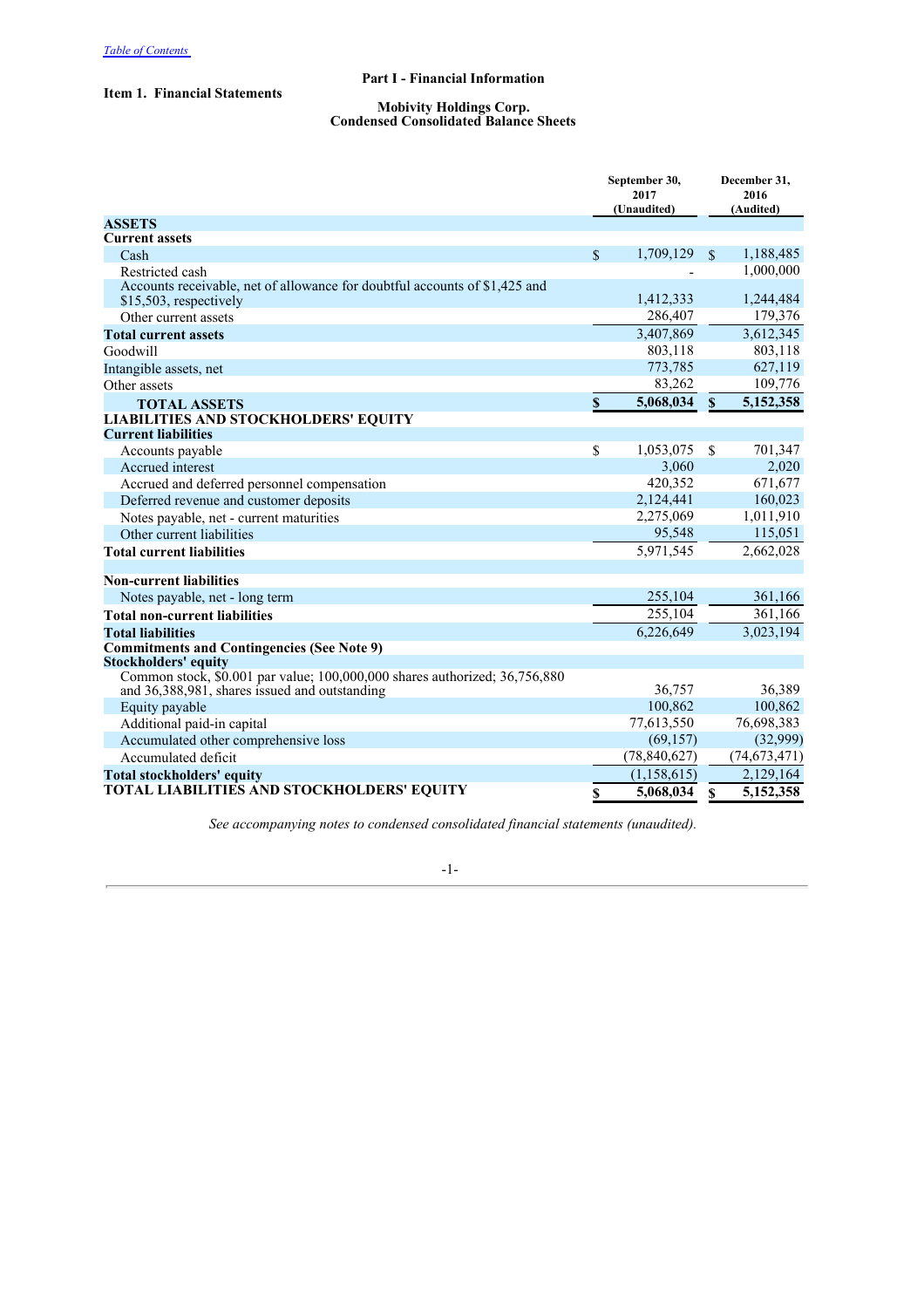#### **Mobivity Holdings Corp. Condensed Consolidated Statements of Income and Comprehensive Income (Unaudited)**

|                                                                            |    | <b>Three Months Ended</b><br>September 30, |              |             |               | <b>Nine Months Ended</b><br>September 30, |               |             |  |
|----------------------------------------------------------------------------|----|--------------------------------------------|--------------|-------------|---------------|-------------------------------------------|---------------|-------------|--|
|                                                                            |    | 2017                                       |              | 2016        |               | 2017                                      |               | 2016        |  |
| <b>Revenues</b>                                                            |    |                                            |              |             |               |                                           |               |             |  |
| Revenues                                                                   | \$ | 2,083,987                                  | $\mathbf S$  | 2,182,750   | <sup>\$</sup> | 6,436,072                                 | $\mathcal{S}$ | 6,102,501   |  |
| Cost of revenues                                                           |    | 786,385                                    |              | 564,039     |               | 1,943,534                                 |               | 1,473,974   |  |
| Gross profit                                                               |    | 1,297,602                                  |              | 1,618,711   |               | 4,492,538                                 |               | 4,628,527   |  |
| <b>Operating expenses</b>                                                  |    |                                            |              |             |               |                                           |               |             |  |
| General and administrative                                                 |    | 652,762                                    |              | 1,139,732   |               | 2,516,249                                 |               | 3,125,484   |  |
| Sales and marketing                                                        |    | 836,767                                    |              | 1,152,849   |               | 2,673,087                                 |               | 3,285,655   |  |
| Engineering, research, and development                                     |    | 1,177,318                                  |              | 685,311     |               | 3,080,037                                 |               | 1,600,377   |  |
| Depreciation and amortization                                              |    | 105,510                                    |              | 194,419     |               | 273,716                                   |               | 501,866     |  |
| <b>Total operating expenses</b>                                            |    | 2,772,357                                  |              | 3,172,311   |               | 8,543,089                                 |               | 8,513,382   |  |
| <b>Loss from operations</b>                                                |    | (1,474,755)                                |              | (1,553,600) |               | (4,050,551)                               |               | (3,884,855) |  |
| Other income/(expense)                                                     |    |                                            |              |             |               |                                           |               |             |  |
| Interest income                                                            |    | 962                                        |              | 525         |               | 2,878                                     |               | 2,278       |  |
| Interest expense                                                           |    | (62,748)                                   |              | (25,900)    |               | (115, 363)                                |               | (52,960)    |  |
| Foreign currency (loss) gain                                               |    | (931)                                      |              | 372         |               | (4,120)                                   |               | 1,488       |  |
| Total other income/(expense)                                               |    | (62, 717)                                  |              | (25,003)    |               | (116, 605)                                |               | (49, 194)   |  |
| <b>Loss before income taxes</b>                                            |    | (1,537,472)                                |              | (1,578,603) |               | (4,167,156)                               |               | (3,934,049) |  |
| Income tax expense                                                         |    |                                            |              |             |               |                                           |               |             |  |
| <b>Net loss</b>                                                            |    | (1,537,472)                                |              | (1,578,603) |               | (4, 167, 156)                             |               | (3,934,049) |  |
| Other comprehensive loss, net of income tax                                |    |                                            |              |             |               |                                           |               |             |  |
| Foreign currency translation adjustments                                   |    | (20, 294)                                  |              | 1.696       |               | (36, 158)                                 |               | (43, 626)   |  |
| <b>Comprehensive loss</b>                                                  | \$ | (1,557,766)                                | $\mathbf{S}$ | (1,576,907) | $\mathbf{s}$  | (4,203,314)                               | $\mathbf{s}$  | (3,977,675) |  |
| Net loss per share - basic and diluted                                     | S  | (0.04)                                     | $\mathbf{s}$ | (0.05)      | \$            | (0.11)                                    | \$            | (0.12)      |  |
| Weighted average number of shares<br>during the period - basic and diluted |    | 36,683,122                                 |              | 33,059,007  |               | 36,488,448                                |               | 31,965,484  |  |

*See accompanying notes to condensed consolidated financial statements (unaudited).*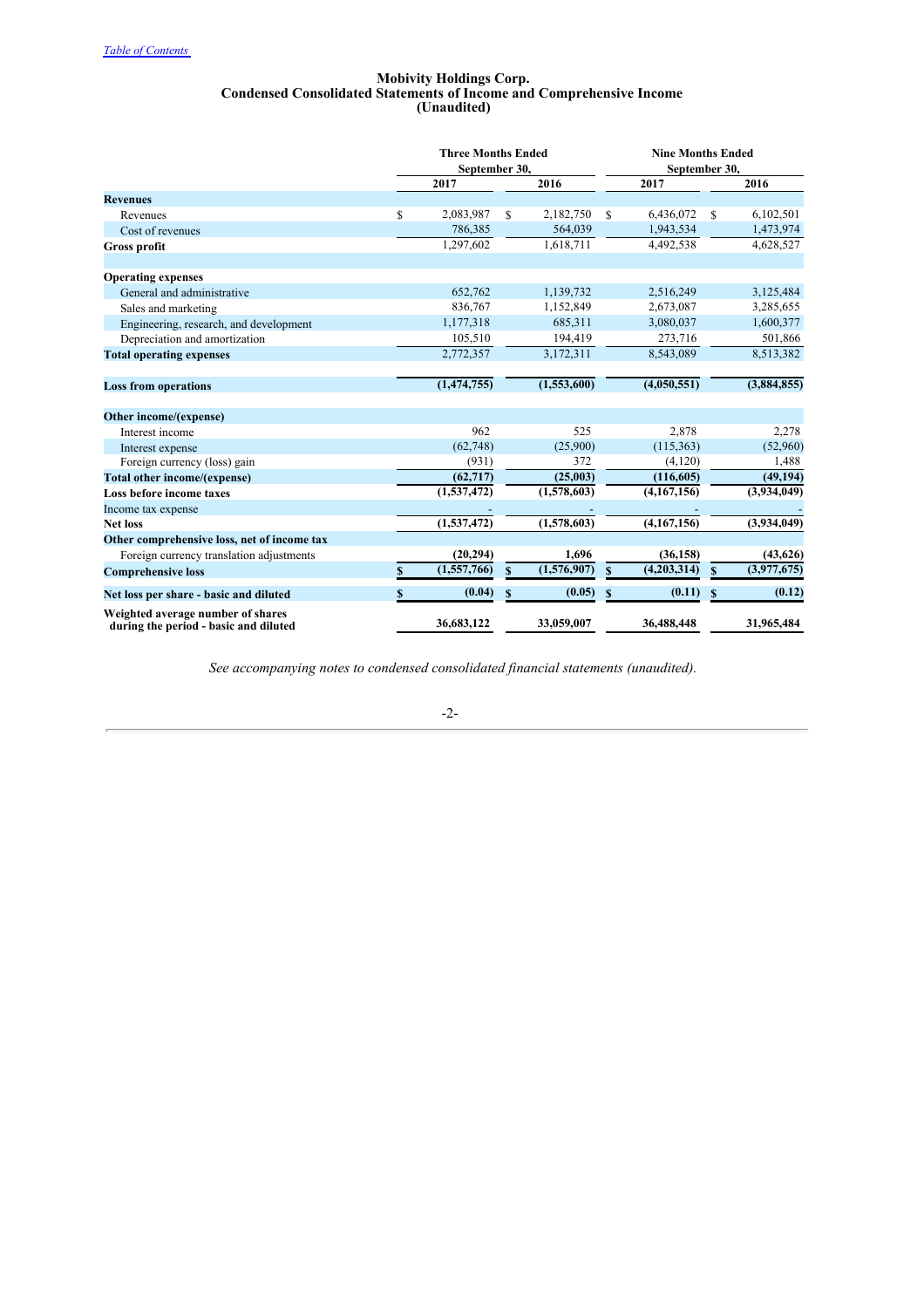## **Mobivity Holdings Corp. Consolidated Statement of Stockholders' Equity**

|                                                         | <b>Common Stock</b> |                        |              | <b>Equity</b> |              | <b>Additional</b>  |  | Accumulated<br>Other<br>Comprehensive | Accumulated                     | Total<br>Stockholders'  |
|---------------------------------------------------------|---------------------|------------------------|--------------|---------------|--------------|--------------------|--|---------------------------------------|---------------------------------|-------------------------|
|                                                         | <b>Shares</b>       | <b>Dollars</b>         |              | Payable       |              | Paid-in<br>Capital |  | Loss                                  | Deficit                         | <b>Equity (Deficit)</b> |
| Balance, December 31, 2015                              | 28,787,991          | 28,788<br>$\mathbf{s}$ | $\mathbf{s}$ | 100,862       | $\mathbf{S}$ | 69,903,527 \$      |  |                                       | $-$ \$(65,159,010) \$           | 4,874,167               |
| Issuance of common stock for<br>acquisition             | 1,015,000           | 1,015                  |              |               |              | 709,485            |  |                                       |                                 | 710,500                 |
| Issuance of common stock for<br>financing               | 3,256,000           | 3,256                  |              |               |              | 1,950,344          |  |                                       |                                 | 1,953,600               |
| Issuance of common stock for<br>warrant conversion      | 3,329,990           | 3,330                  |              |               |              | 2,535,858          |  |                                       |                                 | 2,539,188               |
| Stock based compensation                                |                     |                        |              |               |              | 1,599,169          |  |                                       |                                 | 1,599,169               |
| Foreign currency translation<br>adjustment              |                     |                        |              |               |              |                    |  | (32,999)                              |                                 | (32,999)                |
| Net loss                                                |                     |                        |              |               |              |                    |  |                                       | (9,514,461)                     | (9,514,461)             |
| Balance, December 31, 2016                              | 36,388,981          | 36,389<br>$\mathbf{s}$ | $\mathbf{s}$ | 100,862       | $\mathbf{s}$ | 76,698,383 \$      |  |                                       | $(32,999)$ \$ $(74,673,471)$ \$ | 2,129,164               |
| Issuance of common stock for<br>options exercised       | 104,168             | 104                    |              |               |              | 59,693             |  |                                       |                                 | 59,797                  |
| Issuance of common stock for<br>restricted stock awards | 263,731             | 264                    |              |               |              | (264)              |  |                                       |                                 |                         |
| Stock based compensation                                |                     |                        |              |               |              | 855,738            |  |                                       |                                 | 855,738                 |
| Foreign currency translation<br>adjustment              |                     |                        |              |               |              |                    |  | (36, 158)                             |                                 | (36, 158)               |
| Net loss                                                |                     |                        |              |               |              |                    |  |                                       | (4,167,156)                     | (4,167,156)             |
| Balance, September 30, 2017                             | 36,756,880          | 36,757<br>$\mathbf{s}$ | S            | 100,862       | S            | 77,613,550 \$      |  |                                       | $(69,157)$ \$(78,840,627) \$    | (1, 158, 615)           |

*See accompanying notes to condensed consolidated financial statements (unaudited).*

-3-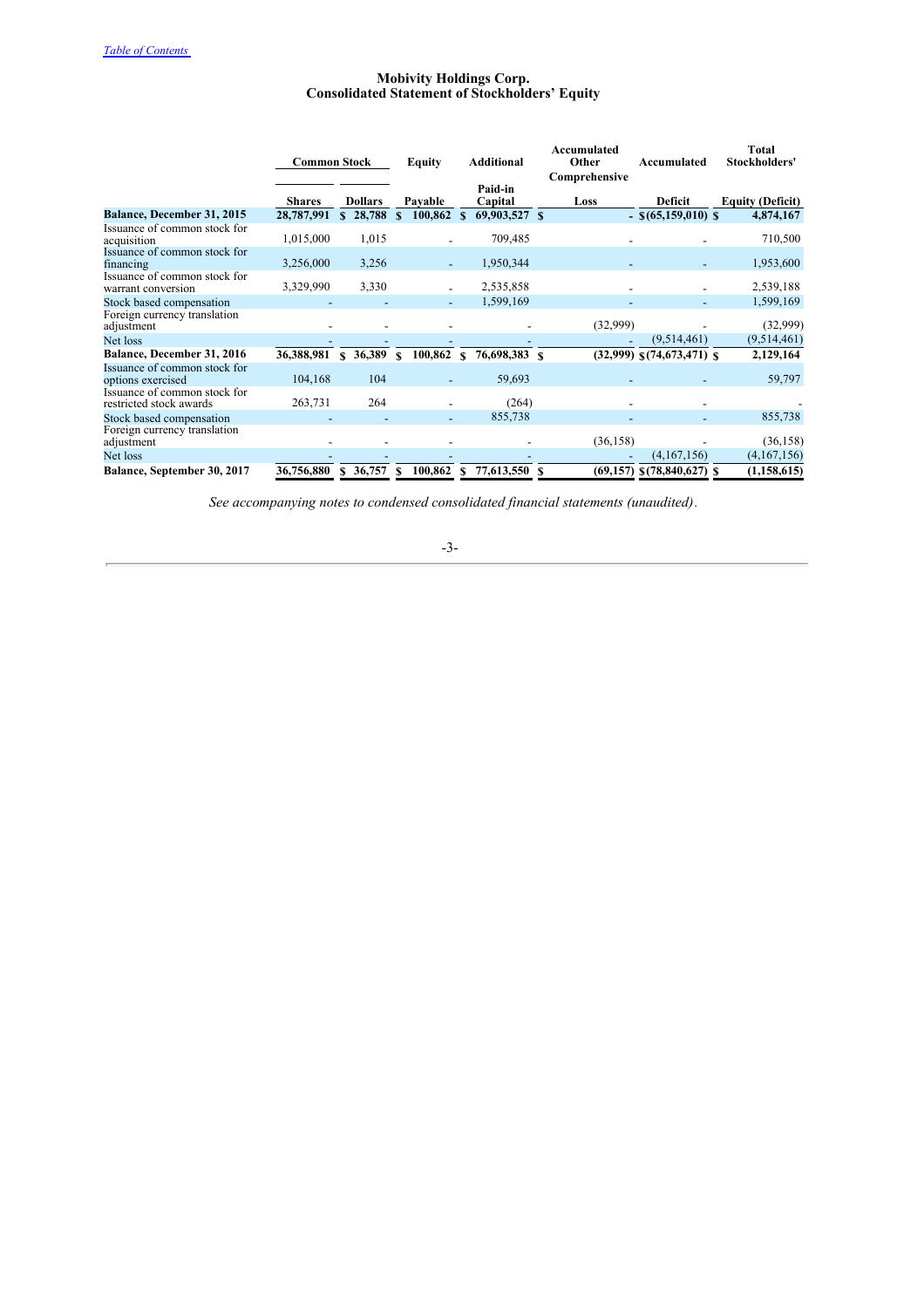#### **Mobivity Holdings Corp. Consolidated Statements of Cash Flows (Unaudited)**

|                                                                             | <b>Nine Months Ended</b>       |               |             |
|-----------------------------------------------------------------------------|--------------------------------|---------------|-------------|
|                                                                             | 2017                           | September 30, | 2016        |
| <b>OPERATING ACTIVITIES</b>                                                 |                                |               |             |
| Net loss                                                                    | S<br>$(4,167,156)$ \$          |               | (3,934,049) |
| Adjustments to reconcile net loss to net cash used in operating activities: |                                |               |             |
| Bad debt expense                                                            | (7, 277)                       |               | 152,938     |
| Amortization of deferred financing costs                                    | 20,245                         |               | 8,705       |
| Stock-based compensation                                                    | 855,738                        |               | 1,187,249   |
| Depreciation and amortization expense                                       | 273,716                        |               | 501,866     |
| Loss on disposal of fixed assets                                            |                                |               | 67,185      |
| Increase (decrease) in cash resulting from changes in:                      |                                |               |             |
| Accounts receivable                                                         | (159, 958)                     |               | (175, 433)  |
| Other current assets                                                        | (106, 813)                     |               | (22, 455)   |
| Other assets                                                                | 10,957                         |               | 23,100      |
| Accounts payable                                                            | 351,089                        |               | 235,676     |
| Accrued interest                                                            | 1,040                          |               | 4,112       |
| Accrued and deferred personnel compensation                                 | (252, 394)                     |               | 36,989      |
| Deferred revenue and customer deposits                                      | 1,963,429                      |               | 199,479     |
| Other liabilities                                                           | (19, 787)                      |               | (77, 525)   |
| Net cash provided by (used in) operating activities                         | (1, 237, 171)                  |               | (1,792,163) |
| <b>INVESTING ACTIVITIES</b>                                                 |                                |               |             |
| Purchases of equipment                                                      | (4,989)                        |               | (30,209)    |
| Acquisitions                                                                |                                |               | 11,088      |
| Cash paid for patent                                                        | (16, 810)                      |               | (20, 915)   |
| Capitalized software development costs                                      | (382, 023)                     |               | (442, 267)  |
| Net cash used in investing activities                                       | (403, 822)                     |               | (482, 303)  |
| <b>FINANCING ACTIVITIES</b>                                                 |                                |               |             |
| Deferred financing costs                                                    | (15,000)                       |               | (32, 287)   |
| Net borrowings under line of credit agreement                               | 1,999,531                      |               |             |
| Proceeds (repayments) from notes payable                                    | 114,749                        |               | (4,634)     |
| Proceeds from issuance of common stock, net of issuance costs               | 59,797                         |               | 1,953,600   |
|                                                                             | 2,159,077                      |               | 1,916,679   |
| Net cash provided by financing activities                                   |                                |               |             |
| Effect of foreign currency translation on cash flow                         | 2,560                          |               | (2,803)     |
|                                                                             |                                |               |             |
| Net change in cash                                                          | 520,644                        |               | (360, 590)  |
| Cash at beginning of period                                                 | 1,188,485                      |               | 634,129     |
| Cash at end of period                                                       | 1,709,129<br>\$                | \$            | 273,539     |
| <b>Supplemental disclosures:</b>                                            |                                |               |             |
| Cash paid during period for:                                                |                                |               |             |
| <b>Interest</b>                                                             | 115,363<br>\$                  | \$            | 52,960      |
|                                                                             |                                |               |             |
| Non-cash investing and financing activities:                                |                                |               |             |
| Restricted cash proceeds from line of credit                                | \$                             | \$            | 1.000.000   |
| Issuance of common stock from restricted stock awards                       | $\overline{\mathbb{S}}$<br>264 | $\mathbf S$   |             |

*See accompanying notes to condensed consolidated financial statements (unaudited).*

-4-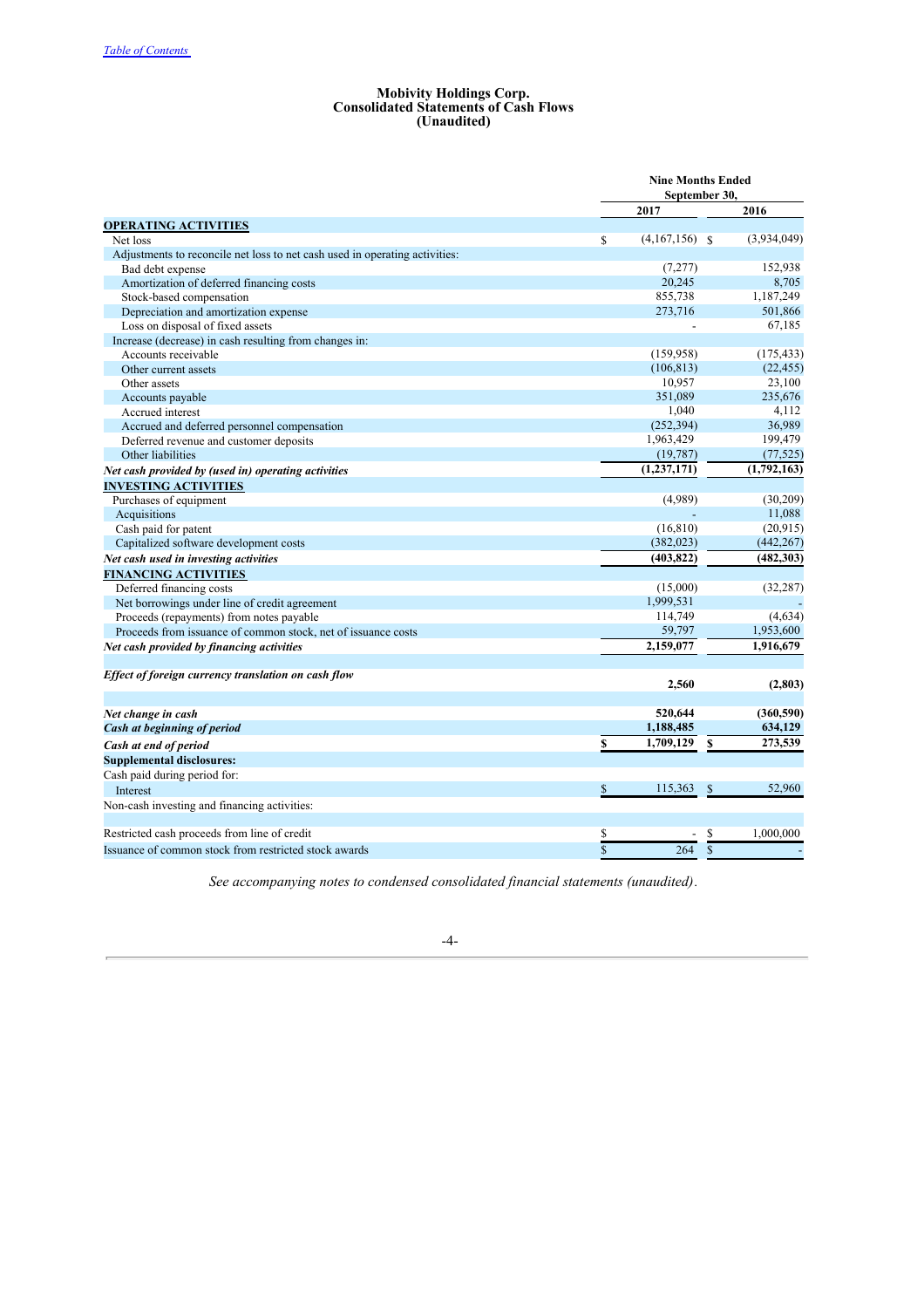#### **Mobivity Holdings Corp. Notes to Condensed Consolidated Financial Statements (Unaudited)**

## **1. Nature of Operations and Basis of Presentation**

Mobivity Holdings Corp. (the "Company" or "we") is in the business of developing and operating proprietary platforms over which brands and enterprises can conduct national and localized, data-driven mobile marketing campaigns. Our proprietary platforms, consisting of software available to phones, tablets PCs, and Point of Sale (POS) systems, allow resellers, brands and enterprises to market their products and services to consumers through text messages sent directly to consumers via mobile phones, mobile smartphone applications, and dynamically printed receipt content. We generate revenue by charging the resellers, brands and enterprises a per-message transactional fee, through fixed or variable software licensing fees, or via advertising fees.

The accompanying unaudited condensed consolidated financial statements have been prepared in accordance with accounting principles generally accepted in the United States of America ("GAAP") for interim financial information and with the instructions to Form 10-Q and Rule 8-03 of Regulation S-X promulgated by the Securities and Exchange Commission ("SEC"). Accordingly, they do not include all of the information and disclosures required by GAAP for annual financial statements. The accompanying unaudited consolidated financial statements should be read in conjunction with the condensed consolidated financial statements and notes thereto in the Company's Annual Report on Form 10-K for the year ended December 31, 2016 filed with the SEC on March 31, 2017.

In the opinion of management, such statements include all adjustments (consisting only of normal recurring items) which are considered necessary for a fair presentation of our condensed consolidated financial statements as of September 30, 2017, and for the three and nine months ended September 30, 2017 and 2016. The results of operations for the three and nine months ended September 30, 2017 are not necessarily indicative of the operating results for the full year ending December 31, 2017.

## **2. Summary of Significant Accounting Policies**

## *Principles of Consolidation*

The consolidated financial statements include the accounts of the Company and its wholly-owned subsidiary. All significant intercompany balances and transactions have been eliminated.

## *Use of Estimates*

The preparation of financial statements in conformity with GAAP requires management to make estimates and assumptions that affect the reported amounts of assets and liabilities and disclosure of contingent assets and liabilities at the date of the financial statements and the reported amounts of expenses during the reporting period. Significant estimates used are those related to stock-based compensation, asset impairments, the valuation and useful lives of depreciable tangible and certain intangible assets, the fair value of common stock used in acquisitions of businesses, the fair value of assets and liabilities acquired in acquisitions of businesses, and the valuation allowance of deferred tax assets. Management believes that these estimates are reasonable; however, actual results may differ from these estimates.

## *Restricted cash*

Restricted cash represents funds advanced in accordance with the Company's Working Capital Line of Credit Facility which requires the Company to maintain collateral with a market value greater than or equal to the limit of liability.

## *Accounts Receivable, Allowance for Doubtful Accounts and Concentrations*

Accounts receivable are carried at their estimated collectible amounts. We grant unsecured credit to substantially all of our customers. Ongoing credit evaluations are performed and potential credit losses are charged to operations at the time the account receivable is estimated to be uncollectible. Since we cannot necessarily predict future changes in the financial stability of our customers, we cannot guarantee that our reserves will continue to be adequate.

As of September 30, 2017 and December 31, 2016, we recorded an allowance for doubtful accounts of \$1,425 and \$15,503, respectively.

## *Goodwill and Intangible Assets*

Goodwill is tested for impairment at a minimum on an annual basis. Goodwill is tested for impairment at the reporting unit level by first performing a qualitative assessment to determine whether it is more likely than not that the fair value of the reporting unit is less than its carrying value. If the reporting unit does not pass the qualitative assessment, then the reporting unit's carrying value is compared to

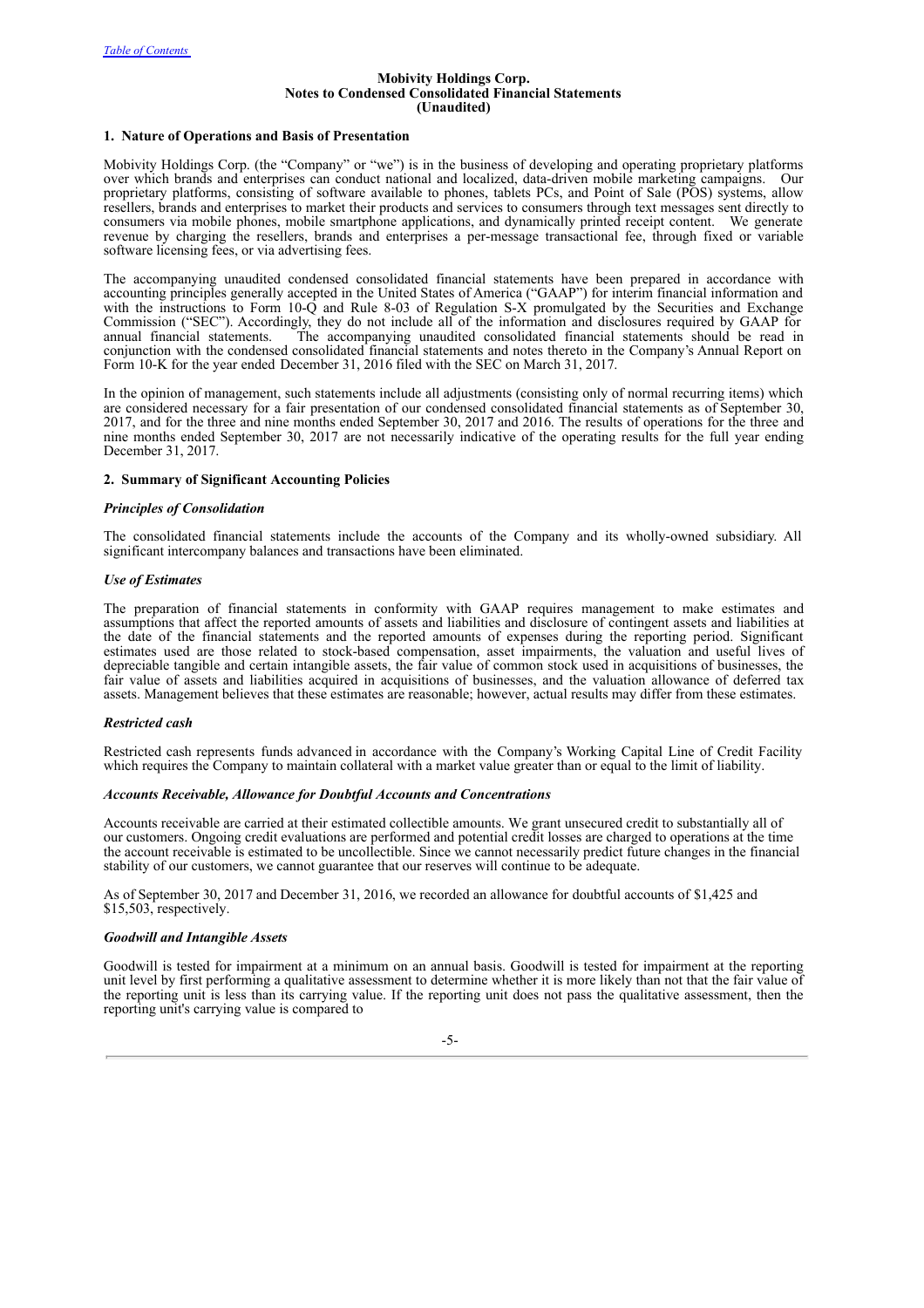its fair value. The fair values of the reporting units are estimated using market and discounted cash flow approaches. Goodwill is considered impaired if the carrying value of the reporting unit exceeds its fair value. The discounted cash flow approach uses expected future operating results. Failure to achieve these expected results may cause a future impairment of goodwill at the reporting unit.

Intangible assets consist of patents and trademarks, purchased customer contracts, purchased customer and merchant relationships, purchased trade names, purchased technology, non-compete agreements, and software development costs. Intangible assets are amortized over the period of estimated benefit using the straight-line method and estimated useful lives ranging from one to twenty years. No significant residual value is estimated for intangible assets.

#### *Software Development Costs*

Software development costs include direct costs incurred for internally developed products and payments made to independent software developers and/or contract engineers. The Company accounts for software development costs in accordance with the FASB guidance for the costs of computer software to be sold, leased, or otherwise marketed ("ASC Subtopic 985-20"). Software development costs are capitalized once the technological feasibility of a product is established and such costs are determined to be recoverable. Technological feasibility of a product encompasses technical design documentation and integration documentation, or the completed and tested product design and working model. Software development costs are capitalized once technological feasibility of a product is established and such costs are determined to be recoverable against future revenues. Technological feasibility is evaluated on a project-by-project basis. Amounts related to software development that are not capitalized are charged immediately to the appropriate expense account. Amounts that are considered 'research and development' that are not capitalized are immediately charged to engineering, research, and development expense.

Capitalized costs for those products that are cancelled or abandoned are charged to product development expense in the period of cancellation. Commencing upon product release, capitalized software development costs are amortized to "Amortization Expense - Development" based on the straight-line method over a twenty-four month period.

The Company evaluates the future recoverability of capitalized software development costs on an annual basis. For products that have been released in prior years, the primary evaluation criterion is ongoing relations with the customer.

## *Impairment of Long-Lived Assets*

We evaluate long-lived assets (including intangible assets) for impairment whenever events or changes in circumstances indicate that the carrying amount of a long-lived asset may not be recoverable. An asset is considered impaired if its carrying amount exceeds the undiscounted future net cash flow the asset is expected to generate.

#### *Foreign Currency Translation*

The Company translates the financial statements of its foreign subsidiary from the local (functional) currency into US Dollars using the year or reporting period end or average exchange rates in accordance with the requirements of Accounting Standards Codification subtopic 830-10, *Foreign Currency Matters* ("ASC 830-10")*.* Assets and liabilities of these subsidiaries were translated at exchange rates as of the balance sheet date. Revenues and expenses are translated at average rates in effect for the periods presented. The cumulative translation adjustment is included in the accumulated other comprehensive gain (loss) within shareholders' equity. Foreign currency transaction gains and losses arising from exchange rate fluctuations on transactions denominated in a currency other than the functional currency are included in the unaudited Condensed Consolidated Statements of Income and Comprehensive Income.

#### *Revenue Recognition and Concentrations*

Our SmartReceipt and C4 Mobile Marketing and customer relationship management are hosted solutions. We generate revenue from licensing our software to clients in our software as a service model, per-message and per-minute transactional fees, and customized professional services. We recognize license/subscription fees over the period of the contract, service fees as the services are performed, and per-message or per-minute transaction revenue when the transaction takes place. We recognize revenue at the time that the services are rendered, the selling price is fixed, and collection is reasonably assured, provided no significant obligations remain. We consider authoritative guidance on multiple deliverables in determining whether each deliverable represents a separate unit of accounting. Some customers are billed on a month to month basis with no contractual term and receivables are collected by credit card. Revenue is recognized at the time that the services are rendered and the selling price is fixed with a set range of plans. Cash received in advance of the performance of services is recorded as deferred revenue.

We generate revenue from the Stampt App through customer agreements with business owners. Revenue is principally derived from monthly subscription fees which provide a license for unlimited use of the Stampt App by the business owners and their customers. The subscription fee is billed each month to the business owner. Revenue is recognized monthly as the subscription revenues are billed. There are no per-minute or transaction fees associated with the Stampt App.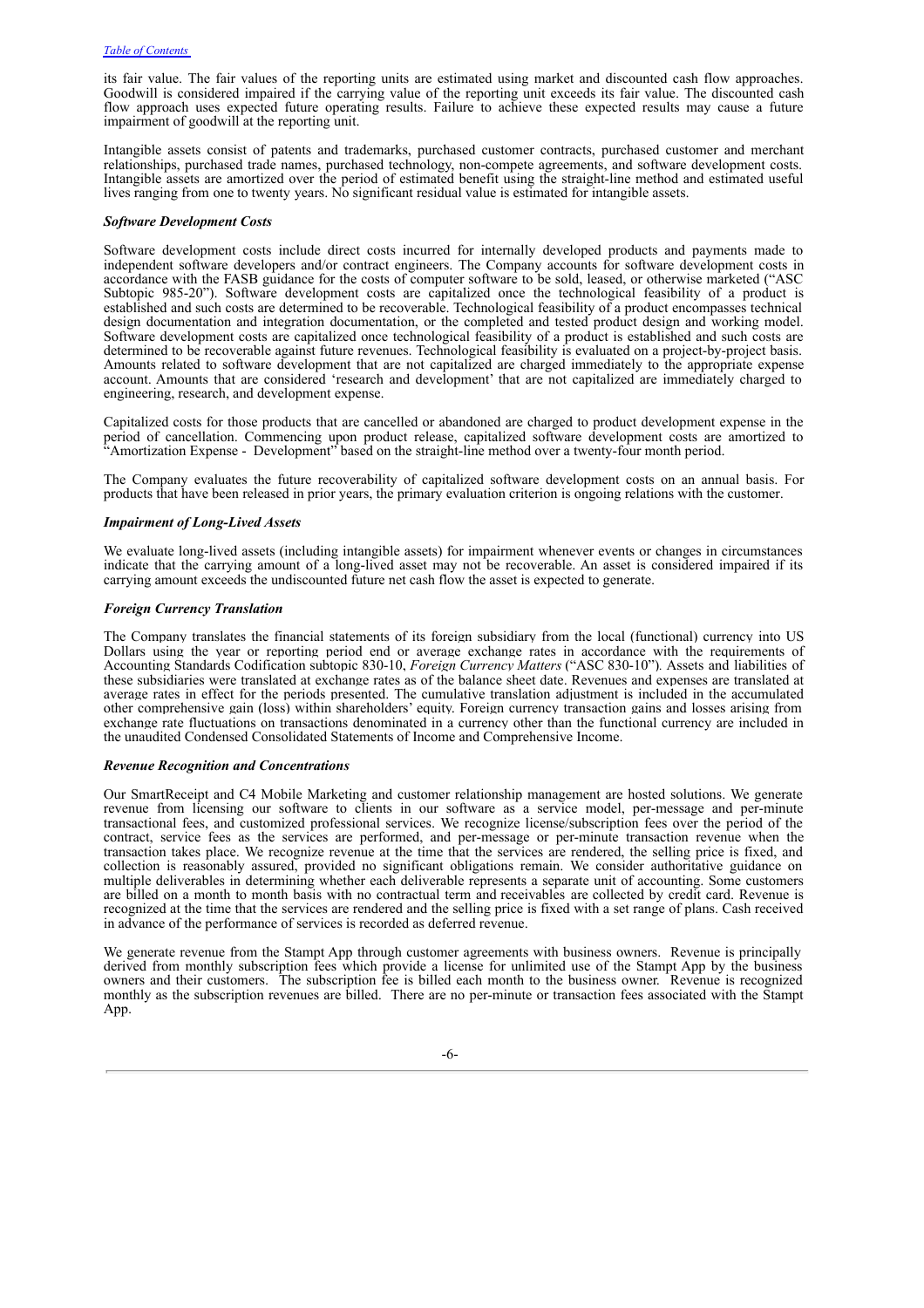During the nine months ended September 30, 2017, two customers accounted for 71% of our revenues. During the nine months ended September 30, 2016, one customer accounted for 50% of our revenues.

## *Comprehensive Income (Loss)*

Comprehensive income (loss) is defined as the change in equity during a period from transactions and other events and circumstances from non-owner sources. We are required to record all components of comprehensive income (loss) in the consolidated financial statements in the period in which they are recognized. Net income (loss) and other comprehensive income (loss), including foreign currency translation adjustments and unrealized gains and losses on investments, are reported, net of their related tax effect, to arrive at comprehensive income (loss). For the three and nine months ended September 30, 2017, the comprehensive loss was \$1,557,766 and \$4,203,314, respectively. For the three and nine months ended September 30, 2016, the comprehensive loss was \$1,576,907 and \$3,977,675, respectively.

#### *Net Loss Per Common Share*

Basic net loss per share excludes any dilutive effects of options, shares subject to repurchase and warrants. Diluted net loss per share includes the impact of potentially dilutive securities. During the three and nine months ended September 30, 2017 and 2016, we had securities outstanding which could potentially dilute basic earnings per share in the future, but were excluded from the computation of diluted net loss per share, as their effect would have been anti-dilutive.

#### *Reclassifications*

Certain amounts from prior periods have been reclassified to conform to the current period presentation.

#### *Recent Accounting Pronouncements*

Accounting standards promulgated by the FASB are subject to change. Changes in such standards may have an impact on the Company's future financial statements. The following are a summary of recent accounting developments.

In February 2016, the Financial Accounting Standards Board ("FASB") issued Accounting Standards Update ("ASU") 2016-02, "Leases (Topic 842)". Under this guidance, an entity is required to recognize right-of-use assets and lease liabilities on its balance sheet and disclose key information about leasing arrangements. This guidance offers specific accounting guidance for a lessee, a lessor and sale and leaseback transactions. Lessees and lessors are required to disclose qualitative and quantitative information about leasing arrangements to enable a user of the financial statements to assess the amount, timing and uncertainty of cash flows arising from leases. This guidance is effective for annual reporting periods beginning after December 15, 2018, including interim periods within that reporting period, and requires a modified retrospective adoption, with early adoption permitted. The Company is currently evaluating the impact of the adoption of this standard will have on our consolidated financial statements.

In March 2016, the FASB issued ASU 2016-09, "Compensation - Stock Compensation (Topic 718): Improvements to Employee Share-Based Payment Accounting". The standard is intended to simplify several areas of accounting for sharebased compensation arrangements, including the income tax impact, classification on the statement of cash flows and forfeitures. ASU 2016-09 is effective for fiscal years, and interim periods within those years, beginning after December 15, 2016, and early adoption is permitted. The Company elected to early adopt the new guidance in the second quarter of fiscal year 2016 which requires us to reflect any adjustments as of January 1, 2016, the beginning of the annual period that includes the interim period of adoption. The primary impact of adoption was the recognition of additional stock compensation expense and paid-in capital for all periods in fiscal year 2016. Additional amendments to the recognition of excess tax benefits, accounting for income taxes and minimum statutory withholding tax requirements had no impact to retained earnings as of January 1, 2016, where the cumulative effect of these changes are required to be recorded. We have elected to account for forfeitures as they occur to determine the amount of compensation cost to be recognized in each period.

In May 2014, the FASB issued ASU 2014-09 regarding ASC Topic 606, "Revenue from Contracts with Customers." ASU 2014-09 provides principles for recognizing revenue to depict the transfer of promised goods or services to customers in an amount that reflects the consideration to which the entity expects to be entitled in exchange for those goods or services. In August 2015, the FASB issued ASU 2015-14 to defer the effective date by one year with early adoption permitted as of the original effective date. ASU 2014-09 will be effective for our fiscal year beginning January 1, 2018 unless we elect the earlier date of January 1, 2017. In addition, the FASB issued ASU 2016-08, ASU 2016-10, and ASU 2016-12 in March 2016, April 2016, and May 2016, respectively, to help provide interpretive clarifications on the new guidance in ASC Topic 606. The Company is currently evaluating the accounting, transition, and disclosure requirements of the standard and cannot currently estimate the financial statement impact of adoption.

In January 2017, the FASB issued ASU 2017-04, Simplifying the Test for Goodwill Impairment, which removes the second step of the two-step goodwill impairment test. Under ASU 2017-04, an entity will apply a one-step quantitative test and record the amount of goodwill impairment as the excess of a reporting unit's carrying amount over its fair value, not to exceed the total amount of goodwill

-7-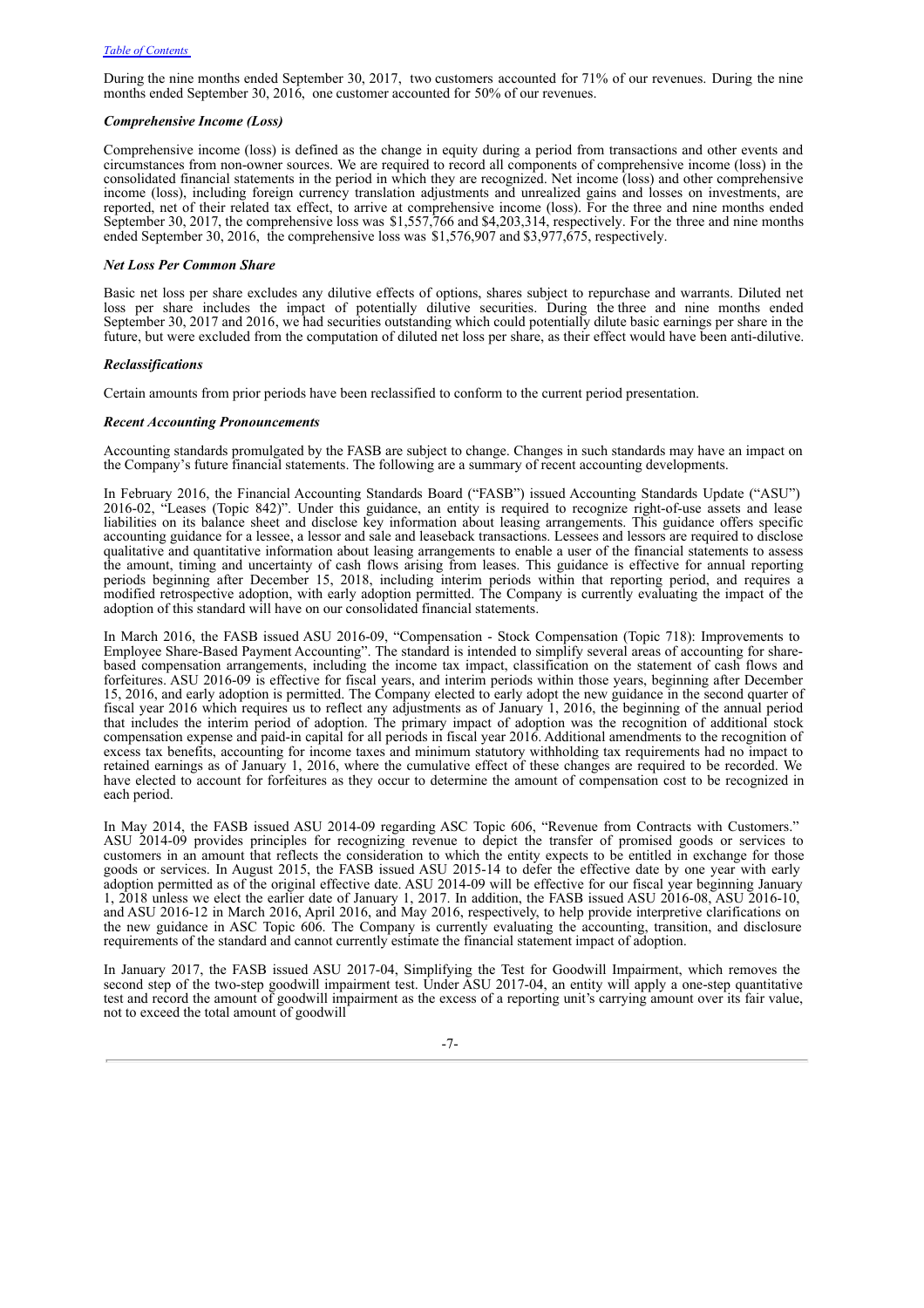allocated to the reporting unit. ASU 2017-04 does not amend the optional qualitative assessment of goodwill impairment. Additionally, an entity should consider income tax effects from any tax-deductible goodwill on the carrying amount of the reporting unit when measuring the goodwill impairment loss, if applicable. ASU 2017-04 is effective for annual or any interim goodwill impairment tests in fiscal years beginning after December 15, 2019; early adoption is permitted for interim or annual goodwill impairment tests performed on testing dates after January 1, 2017. The Company is currently in the process of evaluating the impact of adopting ASU 2017-04 and cannot currently estimate the financial statement impact of adoption.

## **3. Acquisitions**

#### *LiveLenz Acquisition*

On January 15, 2016, we acquired all of the outstanding capital stock of LiveLenz Inc., a Nova Scotia corporation ("LiveLenz"), pursuant to an agreement dated January 15, 2016 among the Company and the stockholders of LiveLenz. Pursuant to the agreement, we acquired all of the capital stock of LiveLenz in consideration of our issuance of 1,000,000 shares ("Consideration Shares") of our common stock to the LiveLenz stockholders, our issuance of an additional 15,000 share of our common stock in satisfaction of certain liabilities of LiveLenz, and the assumption of their existing liabilities. The agreement included customary representations, warranties, and covenants by us and the LiveLenz stockholders, including the LiveLenz stockholders' agreement to indemnify us against certain claims or losses resulting from certain breaches of representations, warranties or covenants by the LiveLenz stockholders in the agreement. Pursuant to the agreement, the LiveLenz stockholders have agreed to adjust the number of Consideration Shares downward based on LiveLenz's working capital as of the closing and in the event of any claims for indemnification by us. The LiveLenz stockholders have agreed that 100% of the Consideration Shares will be escrowed for a period of 18 months and subject to forfeiture based on indemnification claims by us or the final determination of LiveLenz's working capital as of the closing date. As of the date of this report, no adjustments have been made to the working capital and the Consideration Shares have been issued to the Livelenz stockholders.

The allocation of the purchase price to assets and liabilities based upon fair value determinations was as follows:

| Cash                     | \$<br>11,088 |
|--------------------------|--------------|
| Accounts receivable, net | 718          |
| Other assets             | 2,617        |
| Fixed assets             | 4,407        |
| Intangible assets        | 20,300       |
| Goodwill                 | 1,129,493    |
| Total assets acquired    | 1,168,623    |
| Liabilities assumed      | (458, 123)   |
| Net assets acquired      | 710,500      |
|                          |              |

The purchase price consists of the following:

| Common stock         | 710.500 |
|----------------------|---------|
| Total purchase price | 710.500 |

## -8-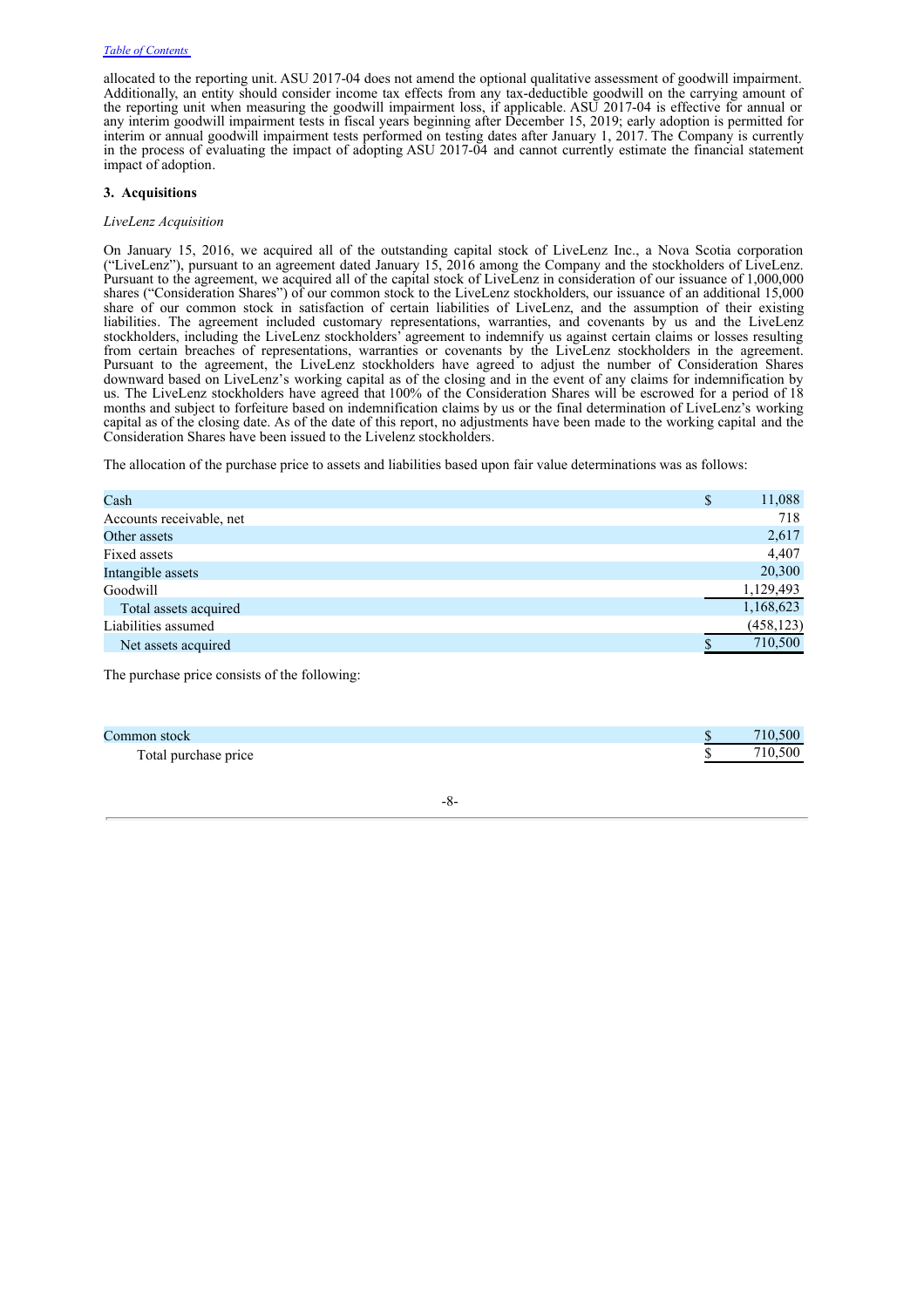The following information presents unaudited pro forma consolidated results of operations for the nine months ended September 30, 2016 as if the Livelenz acquisition described above had occurred on January 1, 2016. The pro forma financial information is not necessarily indicative of the operating results that would have occurred if the acquisition been consummated as of the date indicated, nor are they necessarily indicative of future operating results.

## Mobivity Holdings Corp. Unaudited Pro Forma Condensed Consolidated Statement of Operations Nine Months Ended September 30, 2016

|                                                                            |                    | <b>Mobivity</b> |               | Livelenz  | Pro forma<br>adjustments | Pro forma<br>combined |
|----------------------------------------------------------------------------|--------------------|-----------------|---------------|-----------|--------------------------|-----------------------|
| <b>Revenues</b>                                                            |                    |                 |               |           |                          |                       |
| Revenues                                                                   | $\mathbf{\hat{x}}$ | 6,102,501       | $\mathcal{S}$ | 4,300     | <sup>\$</sup>            | \$<br>6,106,801       |
| Cost of revenues                                                           |                    | 1,473,974       |               | 120       |                          | 1,474,094             |
| <b>Gross margin</b>                                                        |                    | 4,628,527       |               | 4,180     |                          | 4,632,707             |
|                                                                            |                    |                 |               |           |                          |                       |
| <b>Operating expenses</b>                                                  |                    |                 |               |           |                          |                       |
| General and administrative                                                 |                    | 3,125,484       |               | 20,071    |                          | 3,145,555             |
| Sales and marketing                                                        |                    | 3,285,655       |               | 7,087     |                          | 3,292,742             |
| Engineering, research, and development                                     |                    | 1,600,377       |               |           |                          | 1,600,377             |
| Depreciation and amortization                                              |                    | 501,866         |               | 76        |                          | 501,942               |
| <b>Total operating expenses</b>                                            |                    | 8,513,382       |               | 27,234    |                          | 8,540,616             |
| <b>Loss from operations</b>                                                |                    | (3,884,855)     |               | (23, 054) |                          | (3,907,909)           |
| Other income/(expense)                                                     |                    |                 |               |           |                          |                       |
| Interest income                                                            |                    | 2,278           |               |           |                          | 2,278                 |
| Interest expense                                                           |                    | (52,960)        |               | (3, 452)  |                          | (56, 412)             |
| Foreign Currency Gain/(Loss)                                               |                    | 1,488           |               |           |                          | 1,488                 |
| <b>Total other income/(expense)</b>                                        |                    | (49, 194)       |               | (3, 452)  |                          | (52, 646)             |
| Loss before income taxes                                                   |                    | (3,934,049)     |               | (26,506)  |                          | (3,960,555)           |
| Income tax expense                                                         |                    |                 |               |           |                          |                       |
| <b>Net loss</b>                                                            |                    | (3,934,049)     | $\mathbb{S}$  | (26, 506) | $\mathbb{S}$             | (3,960,555)           |
| Other comprehensive loss, net of income<br>tax                             |                    |                 |               |           |                          |                       |
| Foreign currency translation adjustments                                   |                    | (43, 626)       |               |           |                          | (43, 626)             |
| <b>Comprehensive loss</b>                                                  |                    | (3,977,675)     | \$            | (26, 506) | \$                       | (4,004,181)           |
| Net loss per share - basic and diluted                                     |                    | (0.12)          |               |           |                          | \$<br>(0.12)          |
| Weighted average number of shares<br>during the period - basic and diluted |                    | 31,965,484      |               |           |                          | 31,965,484            |

## **4. Goodwill and Purchased Intangibles**

## **Goodwill**

The carrying value of goodwill at September 30, 2017 and December 31, 2016 was \$803,118.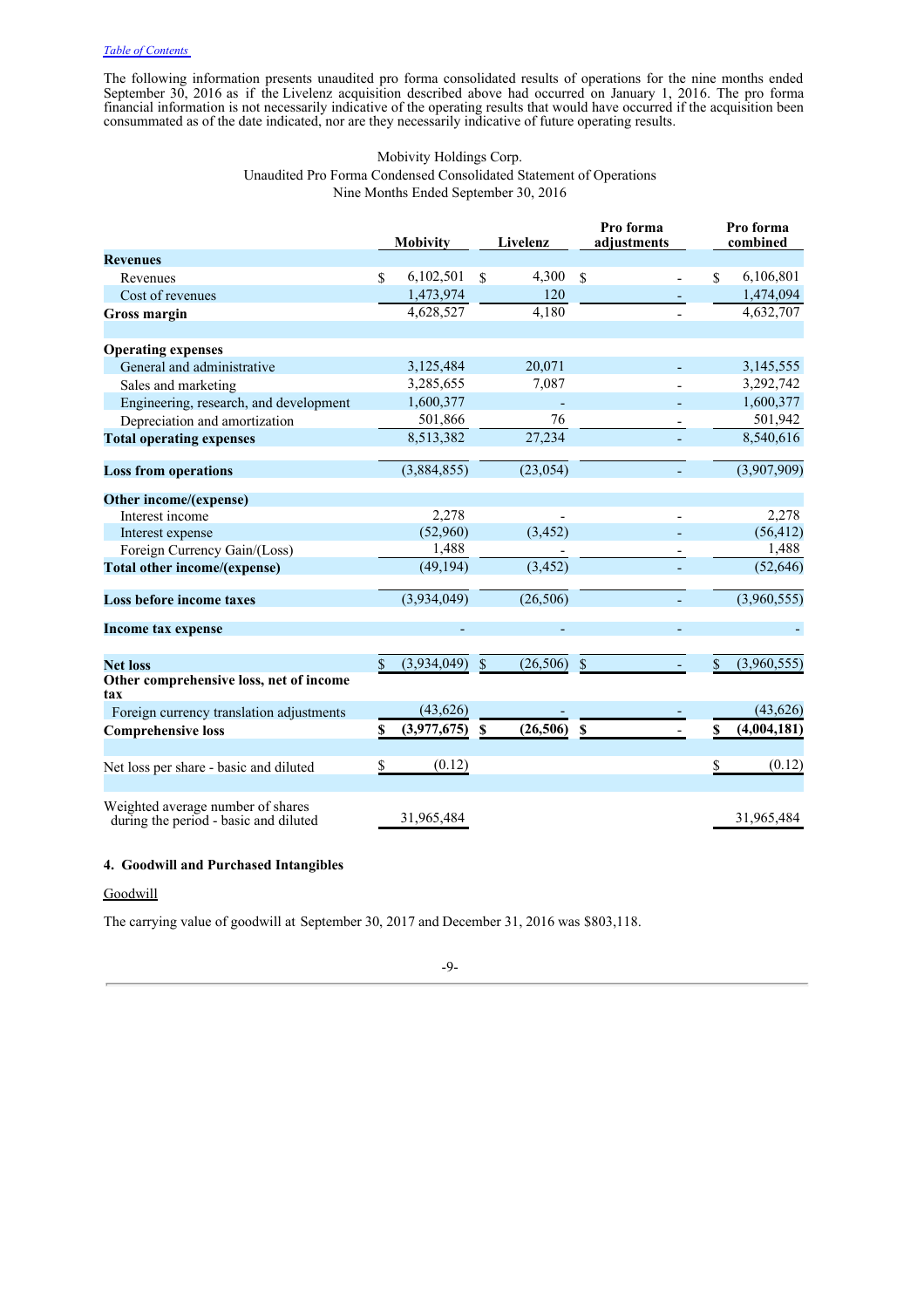## *Table of Contents*

## Intangible assets

The following table presents details of our purchased intangible assets as of September 30, 2017 and December 31, 2016:

|                                     | <b>Balance at</b><br>December 31,<br>2016 | <b>Additions</b> | <b>Impairments</b> | Amortization | <b>Fx</b> and<br>Other | <b>Balance at</b><br>September 30,<br>2017 |
|-------------------------------------|-------------------------------------------|------------------|--------------------|--------------|------------------------|--------------------------------------------|
| Patents and trademarks              | 112.537                                   | 16.810           |                    | $(8,868)$ \$ | 752                    | 121,231                                    |
| Customer and merchant relationships | 178.000                                   | -                |                    | (18, 414)    | ۰                      | 159,586                                    |
| Trade name                          | 47.659                                    | -                |                    | (5,015)      | 69                     | 42.713                                     |
|                                     | 338,196                                   | 16.810           |                    | 32,297       | 821                    | 323,530                                    |

The intangible assets are being amortized on a straight-line basis over their estimated useful lives of one to twenty years.

Amortization expense for intangible assets was \$10,796 and \$61,016 for the three months ended September 30, 2017 and 2016, respectively.

Amortization expense for intangible assets was \$32,297 and \$167,775 for the nine months ended September 30, 2017 and 2016, respectively.

The estimated future amortization expense of our intangible assets as of September 30, 2017 is as follows:

| Year ending December 31, |   | Amount  |
|--------------------------|---|---------|
| 2017                     | ъ | 10,765  |
| 2018                     |   | 43,062  |
| 2019                     |   | 43,062  |
| 2020                     |   | 43,062  |
| 2021                     |   | 40,736  |
| Thereafter               |   | 142,843 |
| Total                    |   | 323,530 |

## **5. Software Development Costs**

The Company has capitalized certain costs for software developed or obtained for internal use during the application development stage as it relates to specific contracts. The amounts capitalized include external direct costs of services used in developing internal-use software and for payroll and payroll-related costs of employees directly associated with the development activities.

The following table presents details of our software development costs as of September 30, 2017 and December 31, 2016:

|                            | <b>Balance at</b><br>December 31. |           |              | <b>Balance at</b><br>September 30, |
|----------------------------|-----------------------------------|-----------|--------------|------------------------------------|
|                            | 2016                              | Additions | Amortization | 2017                               |
| Software Development Costs | 288,923                           | 382,023   | (220.691)    | 450.255                            |
|                            | 288,923                           | 382,023   | (220.691)    | 450.255                            |

Software development costs are being amortized on a straight-line basis over their estimated useful life of two years.

Amortization expense for software development costs was \$87,821 and \$134,590 for the three months ended September 30, 2017 and 2016, respectively.

Amortization expense for software development costs was \$220,691 and \$323,002 for the nine months ended September 30, 2017 and 2016, respectively.

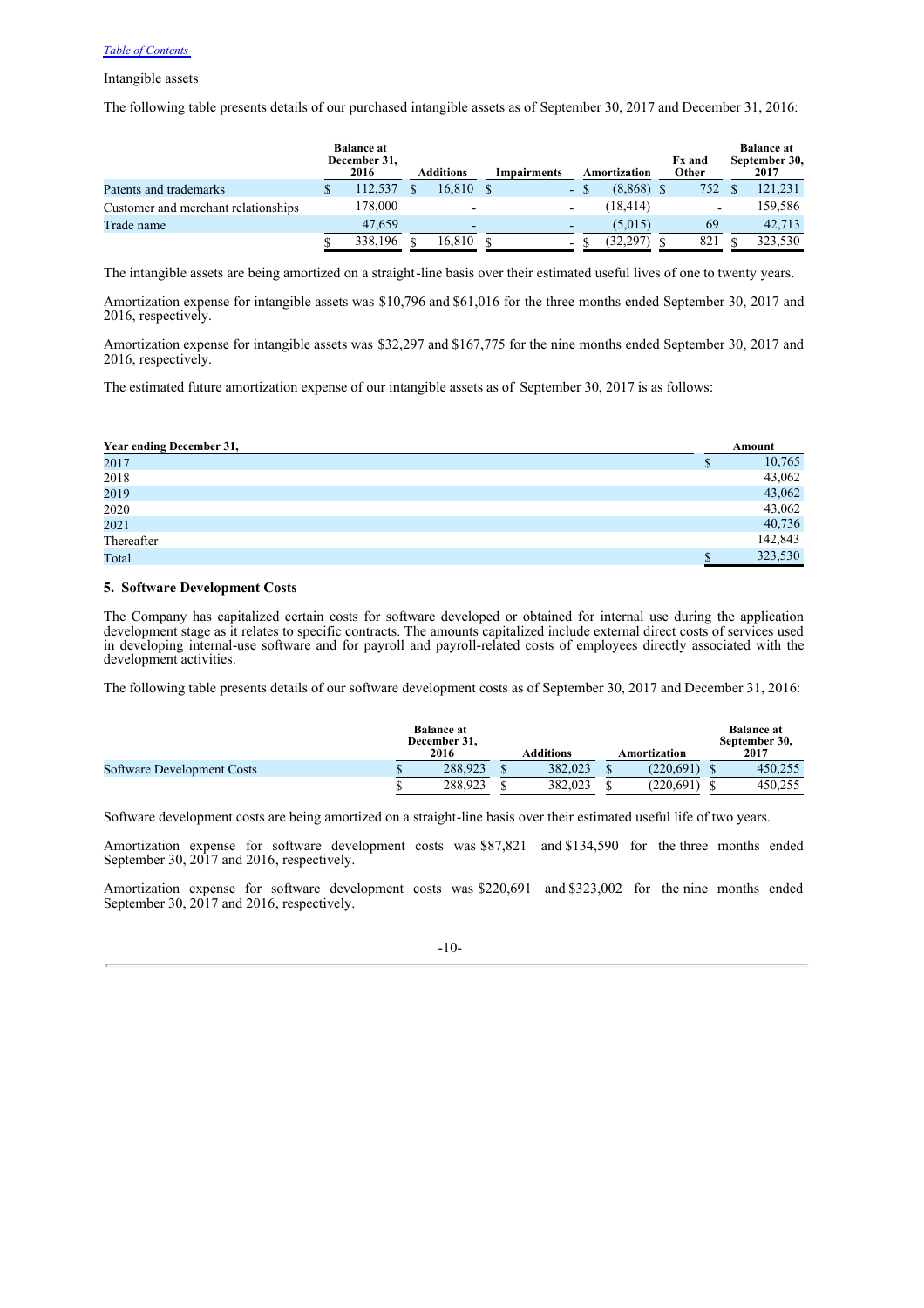The estimated future amortization expense of software development costs as of September 30, 2017 is as follows:

| Year ending December 31, |              | Amount                   |
|--------------------------|--------------|--------------------------|
| 2017                     | $\mathbf{D}$ | 94,972                   |
| 2018                     |              | 279,585                  |
| 2019                     |              | 75,698                   |
| 2020                     |              | $\overline{\phantom{a}}$ |
| 2021                     |              |                          |
| Thereafter               |              | -                        |
| Total                    |              | 450,255                  |

#### **6. Notes Payable and Interest Expense**

The following table presents details of our notes payable as of September 30, 2017 and December 31, 2016:

| Facility                                       | <b>Maturity</b>   | <b>Interest Rate</b> | <b>Balance at</b><br>September 30,<br>2017 |    | <b>Balance at</b><br>December 31,<br>2016 |
|------------------------------------------------|-------------------|----------------------|--------------------------------------------|----|-------------------------------------------|
| <b>BDC</b> Term Loan                           | December 15, 2018 | 12%                  | \$<br>361,006                              | -S | 333,260                                   |
| <b>ACOA</b> Note                               | May 1, 2021       | -                    | 185,209                                    |    | 59,995                                    |
| SVB Working Capital Line of Credit<br>Facility | March 30, 2018    | Variable             | 1,983,958                                  |    | 979,821                                   |
| <b>Total Debt</b>                              |                   |                      | 2,530,173                                  |    | 1,373,076                                 |
| Debt discount                                  |                   |                      | 15,795                                     |    | 21,003                                    |
| Less current portion                           |                   |                      | (2,290,864)                                |    | (1,032,913)                               |
| Long-term debt, net of current portion         |                   |                      | 255,104                                    |    | 361,166                                   |

#### *BDC Term Loan*

On January 8, 2016, Livelenz (a wholly-owned subsidiary of the Company,) entered into an amendment of their original loan agreement dated August 26, 2011 with the Business Development Bank of Canada ("BDC"). Under this agreement the loan will mature, and the commitments will terminate on December 15, 2018.

#### *ACOA Note*

On April 29, 2016, Livelenz (a wholly-owned subsidiary of the Company), entered into an amendment of the original agreement dated December 2, 2014 with the Atlantic Canada Opportunities Agency ("ACOA"). Under this agreement the note will mature, repayments began on June 1, 2016, and the commitments will terminate on May 1, 2021.

## *SVB Working Capital Line of Credit Facility*

In March 2016, we entered into a Working Capital Line of Credit Facility (the "Facility") with Silicon Valley Bank ("SVB") to provide up to \$2 million to finance our general working capital needs. The Facility is funded based on cash on deposit balances and advances against our accounts receivable based on customer invoicing. Interest on Facility borrowings is calculated at rates between the prime rate minus 1.75% and prime rate plus 3.75% based on the borrowing base formula used at the time of borrowing. The Facility contains standard events of default, including payment defaults, breaches of representations, breaches of affirmative or negative covenants, and bankruptcy. As of September 30, 2017, the Company owes \$1,983,958, under this facility.

Under the terms of the Facility, the Company is obligated to pay a commitment fee on the available unused amount of the Facility commitments equal to 0.5% per annum.

The Company capitalized debt issuance costs of \$42,287 as of September 30, 2017 related to the Facility, which are being amortized on a straight-line basis to interest expense over the two-year term of the Facility.

## *Interest Expense*

Interest expense was \$62,748 and \$25,900 during the three months ended September 30, 2017 and 2016, respectively.

Interest expense was \$115,363 and \$52,960 during the nine months ended September 30, 2017 and 2016, respectively.

-11-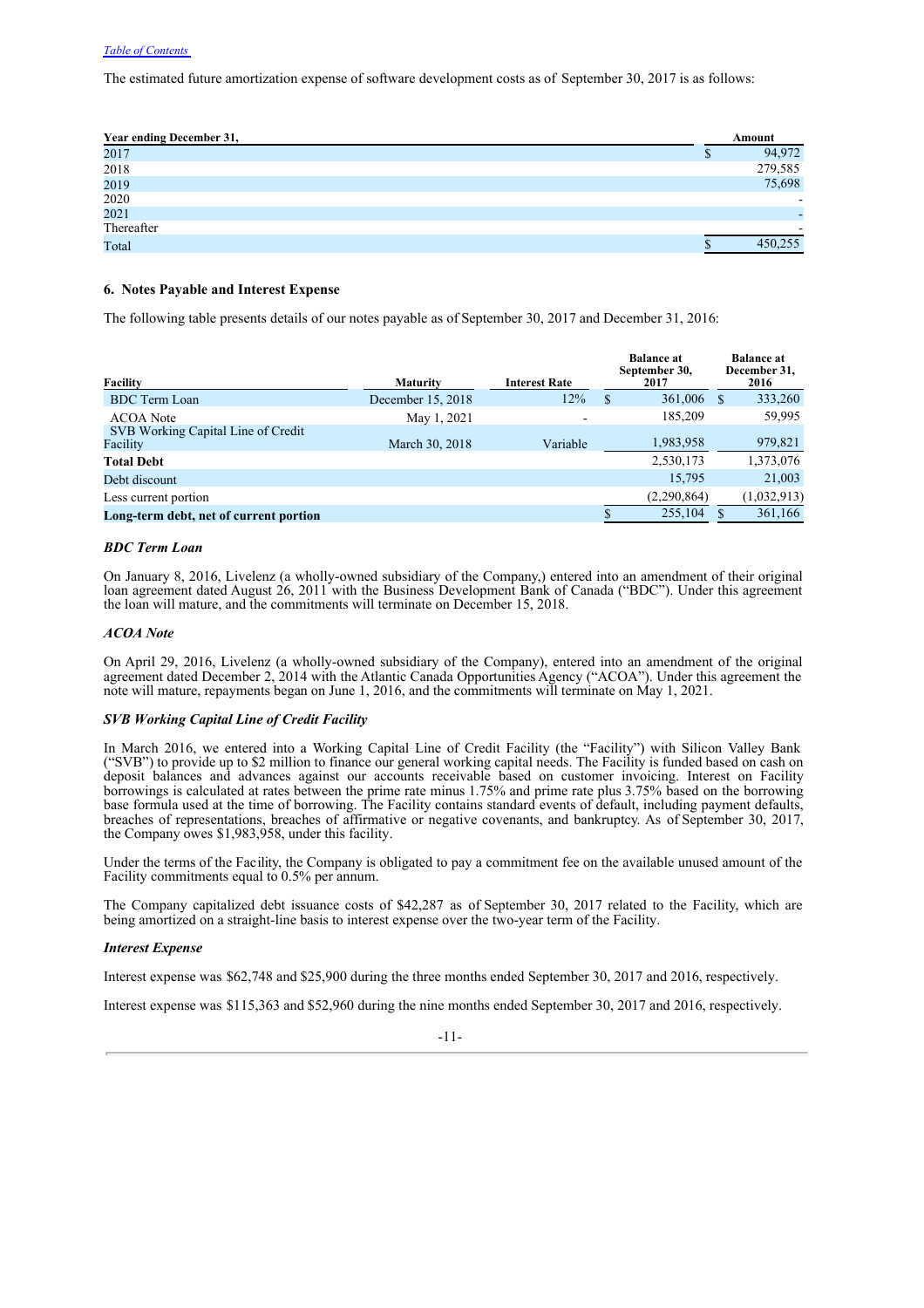## **7. Stockholders' Equity**

## *Common Stock*

2016

On January 15, 2016, we acquired all of the outstanding capital stock of LiveLenz in consideration of our issuance of 1,000,000 shares ("Consideration Shares") of our common stock to the LiveLenz stockholders and our issuance of an additional 15,000 share of our common stock in satisfaction of certain liabilities of LiveLenz. The LiveLenz stockholders have agreed that 100% of the Consideration Shares will be escrowed for a period of 18 months and subject to forfeiture based on indemnification claims by us or the final determination of LiveLenz's working capital as of the closing date. The Consideration Shares were valued using the closing price on the acquisition closing date of \$0.70 per share for a total acquisition purchase price of \$710,500. As of the date of this report, 100% of the Consideration Shares have been issued to LiveLenz stockholders.

In March 2016, we conducted the private placement of 3,256,000 shares of our common stock, at a price of \$0.60 per share, for the gross proceeds of \$1,953,600. The offering was conducted by our management and no commission or other selling fees were paid by us. Pursuant to the terms of the offering, we entered into registration rights agreement with the investors pursuant to which we agreed to file with the SEC a resale registration statement covering the common shares. The registration statement was declared effective by the SEC on August 8, 2016.

On October 31, 2016, we issued 3,329,990 shares of our common stock, at a price of \$0.70 per share, for the gross proceeds of \$2,330,993.

## 2017

On June 27, 2017, we issued 61,980 shares of our common stock, at a price of \$0.48 per share, for the gross proceeds of \$29,750 in conjunction with one employee that exercised vested stock options.

On July 17, 2017, we issued 263,731 shares of our common stock to four board members in accordance with their restricted stock unit agreements.

On August 22, 2017, we issued 4,688 shares of our common stock, at a price of \$0.41 per share, for the gross proceeds of \$1,922 in conjunction with one employee that exercised vested stock options.

On August 30, 2017, we issued 37,500 shares of our common stock, at a price of \$0.75 per share, for the gross proceeds of \$28,125 in conjunction with one employee that exercised vested stock options.

As of September 30, 2017 and December 31, 2016 we had an equity payable balance of \$100,862.

-12-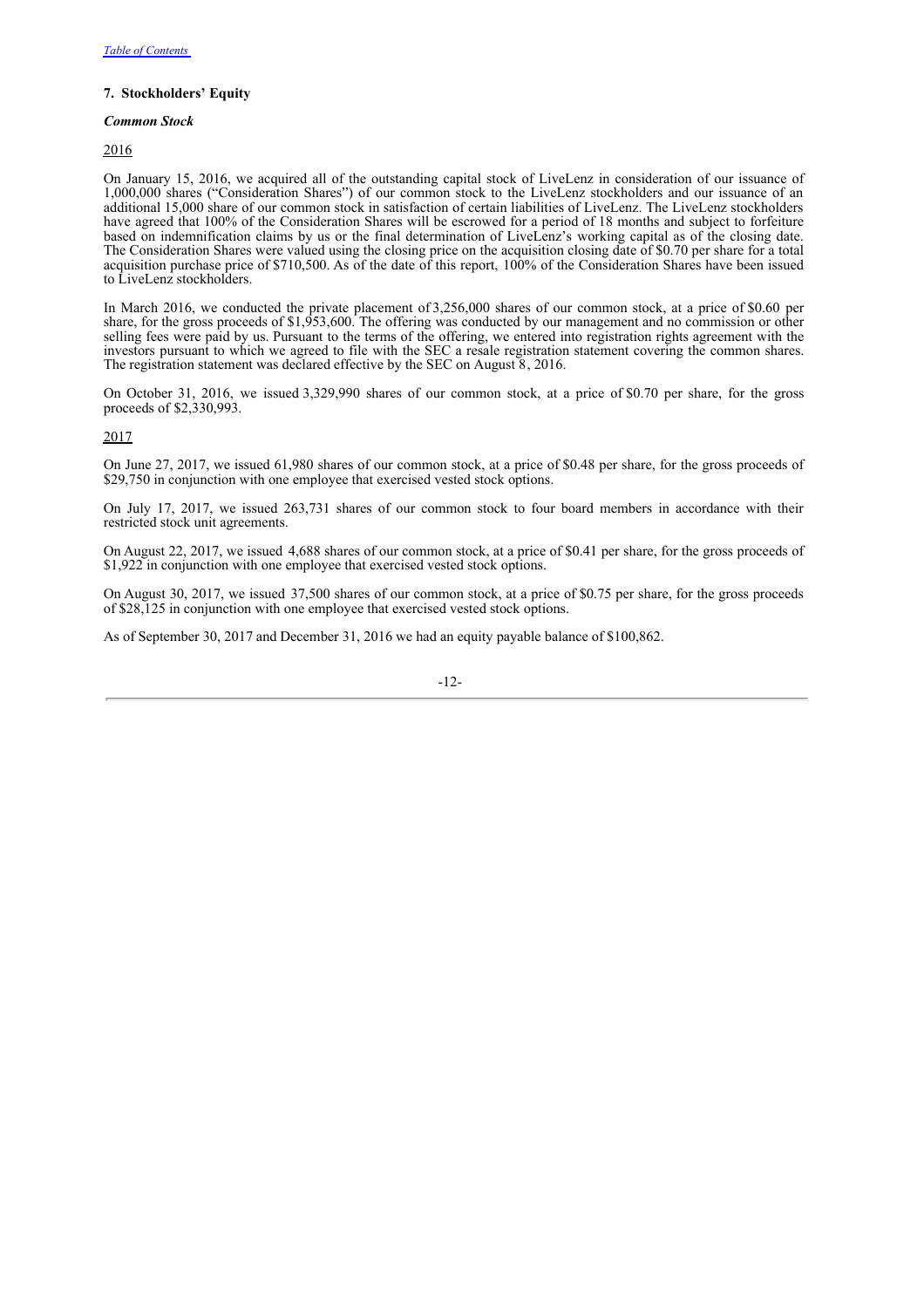#### *Stock-based Plans*

## Stock Option Activity

The following table summarizes stock option activity for the year ended December 31, 2016 and for the nine months ended September 30, 2017:

| 5,043,228   |
|-------------|
| 1,771,500   |
|             |
| (577, 817)  |
| (479, 031)  |
| 5,757,880   |
| 2,742,500   |
| (104, 168)  |
| (1,363,658) |
| (235, 341)  |
| 6,797,213   |
|             |

The weighted average exercise price of stock options granted during the period was \$0.64 and the related weighted average grant date fair value was \$0.46 per share.

## 2016

On January 15, 2016, the Company granted four employees a total of 167,500 options to purchase shares of the Company common stock at the closing price as of January 15, 2016 of \$0.70 per share. The options vest25% on the first anniversary of the grant, then equally in 36 monthly installments thereafter and are exercisable until January 15, 2026. The total estimated value using the Black-Scholes Model, based on a volatility rate of 114% and a call option value of \$0.59 was \$98,825.

On January 19, 2016, the Company granted one employee 500,000 options to purchase shares of the Company common stock at the closing price as of January 19, 2016 of \$0.70 per share. The options vest300,000 in equal monthly installments over 48 months, 100,000 upon a four-year cliff or \$13 million in annual reported revenue, whichever is earlier to occur, and 100,000 upon a four-year cliff or \$22 million in annual reported revenue, whichever is earlier to occur and are exercisable until January 15, 2026. The total estimated value using the Black-Scholes Model, based on a volatility rate of 114% and a call option value of \$0.59 was \$295,000.

On March 24, 2016, the Company granted nine employees a total of 258,000 options to purchase shares of the Company common stock at the closing price as of March 24, 2016 of \$0.70 per share. The options vest25% on the first anniversary of the grant, then equally in 36 monthly installments thereafter and are exercisable until March 24, 2026. The total estimated value using the Black-Scholes Model, based on a volatility rate of 114% and a call option value of \$0.59 was \$152,220.

On August 23, 2016, the Company granted four employees a total of 695,000 options to purchase shares of the Company common stock at the closing price as of August 23, 2016 of \$0.75 per share. The options vest25% on the first anniversary of the grant, then equally in 36 monthly installments thereafter and are exercisable until August 23, 2026. The total estimated value using the Black-Scholes Model, based on a volatility rate of 114% and a call option value of \$0.63 was \$440,573.

On November 17, 2016, the Company granted three employees a total of 150,000 options to purchase shares of the Company common stock at the closing price as of November 17, 2016 of \$0.70 per share. The options vest25% on the first anniversary of the grant, then equally in 36 monthly installments thereafter and are exercisable until November 17, 2026. The total estimated value using the Black-Scholes Model, based on a volatility rate of 114% and a call option value of \$0.59 was \$89,048.

## 2017

On March 23, 2017, the Company granted seven employees a total of 322,500 options to purchase shares of the Company common stock at the closing price as of March 23, 2017 of \$0.72 per share. The options vest  $25\%$  on the first anniversary of the grant, then

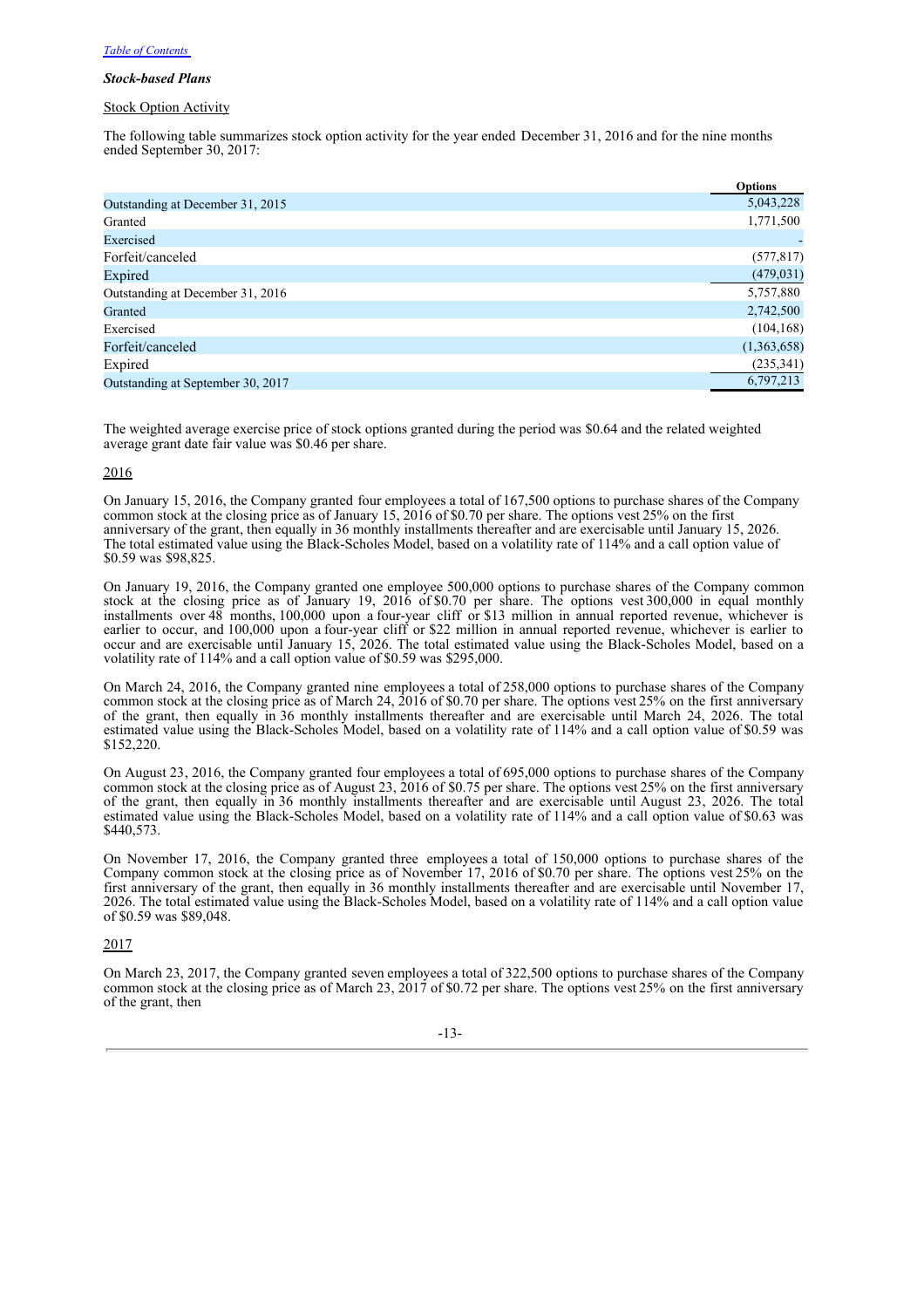equally in 36 monthly installments thereafter and are exercisable until March 23, 2027. The total estimated value using the Black-Scholes Model, based on a volatility rate of 86% and an option value of \$0.52 was \$167,700.

On May 15, 2017, the Company granted eight employees a total of 2,105,000 options to purchase shares of the Company common stock at the closing price as of May 15, 2017 of \$0.60 per share. The options vest 25% on the first anniversary of the grant, then equally in 36 monthly installments thereafter and are exercisable until May 15, 2027. The total estimated value using the Black-Scholes Model, based on a volatility rate of 85% and an option value of \$0.43 was \$905,150.

On June 28, 2017, the Company granted two employees a total of 150,000 options to purchase shares of the Company common stock at the closing price as of June 28, 2017 of \$0.76 per share. The options vest25% on the first anniversary of the grant, then equally in 36 monthly installments thereafter and are exercisable until June 28, 2027. The total estimated value using the Black-Scholes Model, based on a volatility rate of 86% and an option value of \$0.55 was \$82,500.

On August 14, 2017, the Company granted two employees a total of 165,000 options to purchase shares of the Company common stock at the closing price as of August 14, 2017 of \$0.895 per share. The options vest25% on the first anniversary of the grant, then equally in 36 monthly installments thereafter and are exercisable until August 14, 2027. The total estimated value using the Black-Scholes Model, based on a volatility rate of 86% and an option value of \$0.65 was \$107,250.

#### Stock-Based Compensation Expense from Stock Options and Warrants

The impact on our results of operations of recording stock-based compensation expense for the three and nine months ended September 30, 2017 and 2016 were as follows:

|                                        | <b>Three Months Ended</b><br>September 30, |  |         | <b>Nine Months Ended</b><br>September 30, |         |  |           |
|----------------------------------------|--------------------------------------------|--|---------|-------------------------------------------|---------|--|-----------|
|                                        | 2017                                       |  | 2016    |                                           | 2017    |  | 2016      |
| General and administrative             | 137,395                                    |  | 234,069 |                                           | 432,322 |  | 720,058   |
| Sales and marketing                    | 51,686                                     |  | 87,646  |                                           | 115.290 |  | 259,647   |
| Engineering, research, and development | 53,294                                     |  | 37,371  |                                           | 130.688 |  | 120.986   |
|                                        | 242,375                                    |  | 359,086 |                                           | 678,300 |  | 1,100,691 |

## Valuation Assumptions

The fair value of each stock option award was calculated on the date of grant using the Black-Scholes option pricing model. The following weighted average assumptions were used for the nine months ended September 30, 2017 and 2016.

|                         | <b>Nine Months Ended</b><br>September 30, |                       |
|-------------------------|-------------------------------------------|-----------------------|
|                         | 2017                                      | 2016                  |
| Risk-free interest rate | 1.96<br>0/2                               | 1.42<br>$\frac{0}{0}$ |
| Expected life (years)   | 6.00                                      | 6.02                  |
| Expected dividend yield | $\frac{0}{0}$<br>$\omega$                 | $-$ %                 |
| Expected volatility     | 85<br>$\frac{0}{0}$                       | $\frac{0}{0}$<br>114  |

The risk-free interest rate assumption is based upon published interest rates appropriate for the expected life of our employee stock options.

The expected life of the stock options represents the weighted-average period that the stock options are expected to remain outstanding and was determined based on historical experience of similar awards, giving consideration to the contractual terms of the stock-based awards, vesting schedules and expectations of future employee behavior as influenced by changes to the terms of its stock-based awards.

The dividend yield assumption is based on our history of not paying dividends and no future expectations of dividend payouts.

The expected volatility in 2017 and 2016 is based on the historical publicly traded price of our common stock.

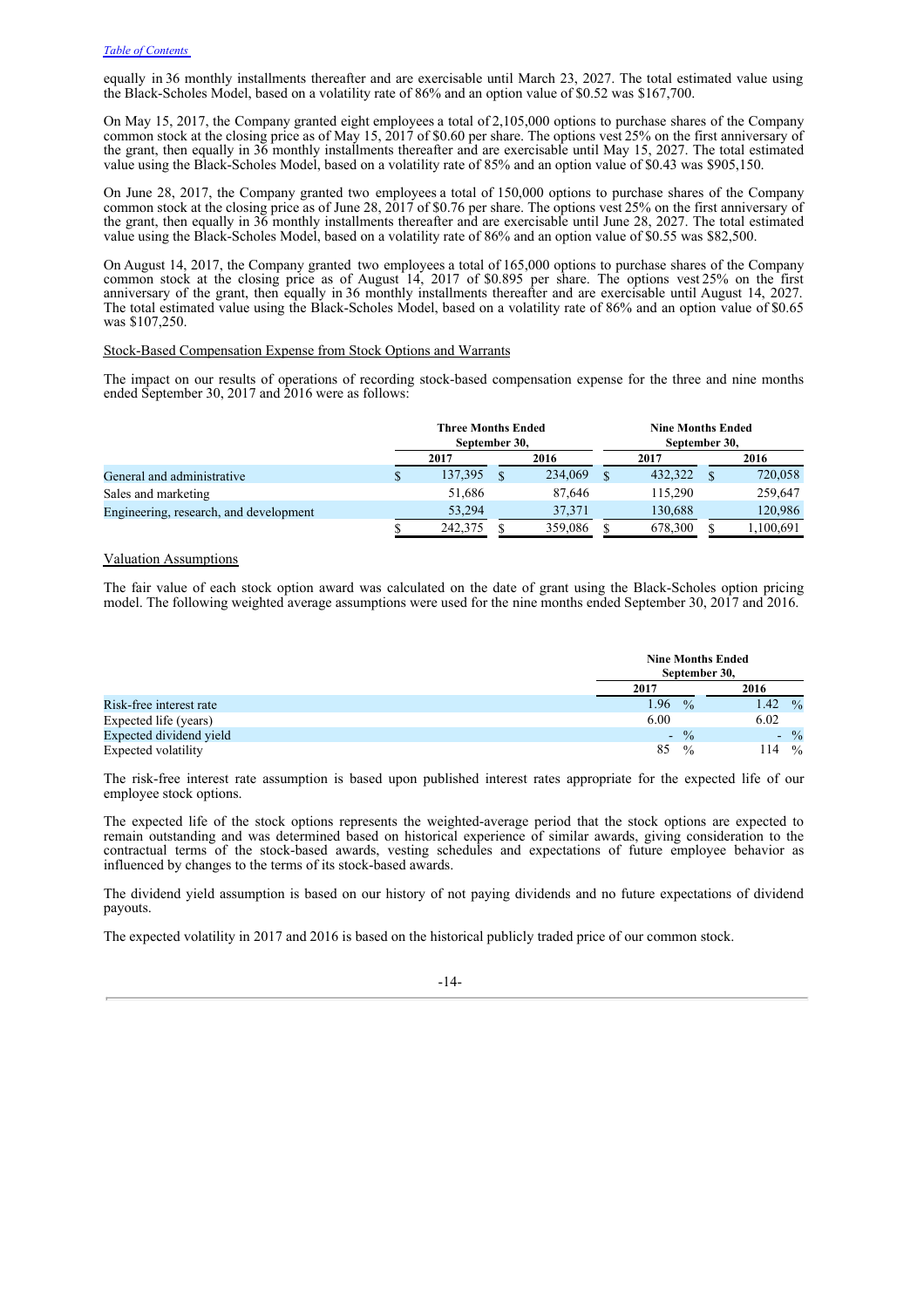## *Restricted stock units*

The following table summarizes restricted stock unit activity under our stock-based plans for the year ended December 31, 2016 and for the nine months ended September 30, 2017:

|                                            | <b>Shares</b>            |          | <b>Weighted Average</b><br><b>Grant Date Fair</b><br>Value | <b>Weighted Average</b><br>Remaining<br><b>Contractual Term</b><br>(Years) |      | Aggregate<br><b>Intrinsic Value</b> |
|--------------------------------------------|--------------------------|----------|------------------------------------------------------------|----------------------------------------------------------------------------|------|-------------------------------------|
| Outstanding at December 31, 2015           | 653,937                  | \$       | 0.32                                                       | 0.08                                                                       | \$.  | 305,572                             |
| Awarded                                    | 340,480                  |          | 0.72                                                       | 0.70                                                                       |      |                                     |
| Released                                   | ٠                        | S        |                                                            | ÷                                                                          | - \$ |                                     |
| Canceled/forfeited/expired                 | $\overline{\phantom{a}}$ | \$       |                                                            | ٠                                                                          | \$   |                                     |
| Outstanding at December 31, 2016           | 994,417                  |          | 0.72                                                       | 0.70                                                                       |      | 731,845                             |
| Awarded                                    | 199,513                  | \$       | 0.73                                                       | $\sim$                                                                     | S    |                                     |
| Released                                   | (263, 731)               | <b>S</b> |                                                            | ÷.                                                                         | -S   |                                     |
| Canceled/forfeited/expired                 | (47,072)                 | S        | 0.72                                                       | $\overline{\phantom{0}}$                                                   | -S   |                                     |
| Outstanding at September 30, 2017          | 883,127                  |          | 0.65                                                       | 0.26                                                                       |      | 883,127                             |
|                                            |                          |          |                                                            |                                                                            |      |                                     |
| Expected to vest at September 30, 2017     | 883,127                  | \$.      |                                                            |                                                                            | - \$ | 883,127                             |
| Exercisable at September 30, 2017          | 764,739                  | S        |                                                            | $\blacksquare$                                                             | -S   | 764,739                             |
| Unvested at September 30, 2017             | 118,388                  | \$.      |                                                            |                                                                            | - \$ | 118,388                             |
| Unrecognized expense at September 30, 2017 | \$<br>80,413             |          |                                                            |                                                                            |      |                                     |

## 2016

On April 1, 2016 the Company granted five independent directors a total of 116,070 restricted stock units. The units were valued at \$81,249, or \$0.70 per share, based on the closing stock price on the date of grant. All units vest equally in 12 monthly installments beginning April 1, 2016. The shares of Common Stock associated with the Restricted Stock Unit evidenced by this Agreement will be issued to the director upon the earliest to occur of (A) April 1, 2019, (B) a change in control of the Company, and (C) the termination of the director's service with the Company.

On August 23, 2016 the Company granted five independent directors a total of 108,335 restricted stock units. The units were valued at \$81,251, or \$0.75 per share, based on the closing stock price on the date of grant. All units vest equally in 12 monthly installments beginning August 23, 2016. The shares of Common Stock associated with the Restricted Stock Unit evidenced by this Agreement will be issued to the director upon the earliest to occur of (A) A ugust 23, 2019, (B) a change in control of the Company, and (C) the termination of the director's service with the Company.

On November 17, 2016 the Company granted five independent directors a total of 116,075 restricted stock units. The units were valued at \$81,253, or \$0.70 per share, based on the closing stock price on the date of grant. All units vest equally in 12 monthly installments beginning November 17, 2016. The shares of Common Stock associated with the Restricted Stock Unit evidenced by this Agreement will be issued to the director upon the earliest to occur of (A) November 17, 2019, (B) a change in control of the Company, and (C) the termination of the director's service with the Company.

## 2017

On March 23, 2017 the Company granted five independent directors a total of 112,845 restricted stock units. The units were valued at \$81,248, or \$0.72 per share, based on the closing stock price on the date of grant. All units vest equally in 12 monthly installments beginning March 23,2017. The shares of Common Stock associated with the Restricted Stock Unit evidenced by this Agreement will be issued to the director upon the earliest to occur of (A) March 23, 2020, (B) a change in control of the Company, and (C) the termination of the director's service with the Company.

On May 15, 2017 the Company granted the Chairman of the Board 1,000,000 performance stock units. The units were valued at \$600,000 or \$0.60 per share, based on the closing stock price on the date of grant. These units vest upon meeting certain performance criteria. The Company expects that these units will be fully vested by December 31, 2017.

On May 19, 2017 the Company granted four independent directors a total of 86,668 restricted stock units. The units were valued at \$65,001 or \$0.75 per share, based on the closing stock price on the date of grant. All units vest equally in 12 monthly installments beginning May 19, 2017. The shares of Common Stock associated with the Restricted Stock Unit evidenced by this Agreement will be issued to the director upon the earliest to occur of (A) May 19, 2020, (B) a change in control of the Company, and (C) the termination of the director's service with the Company.

-15-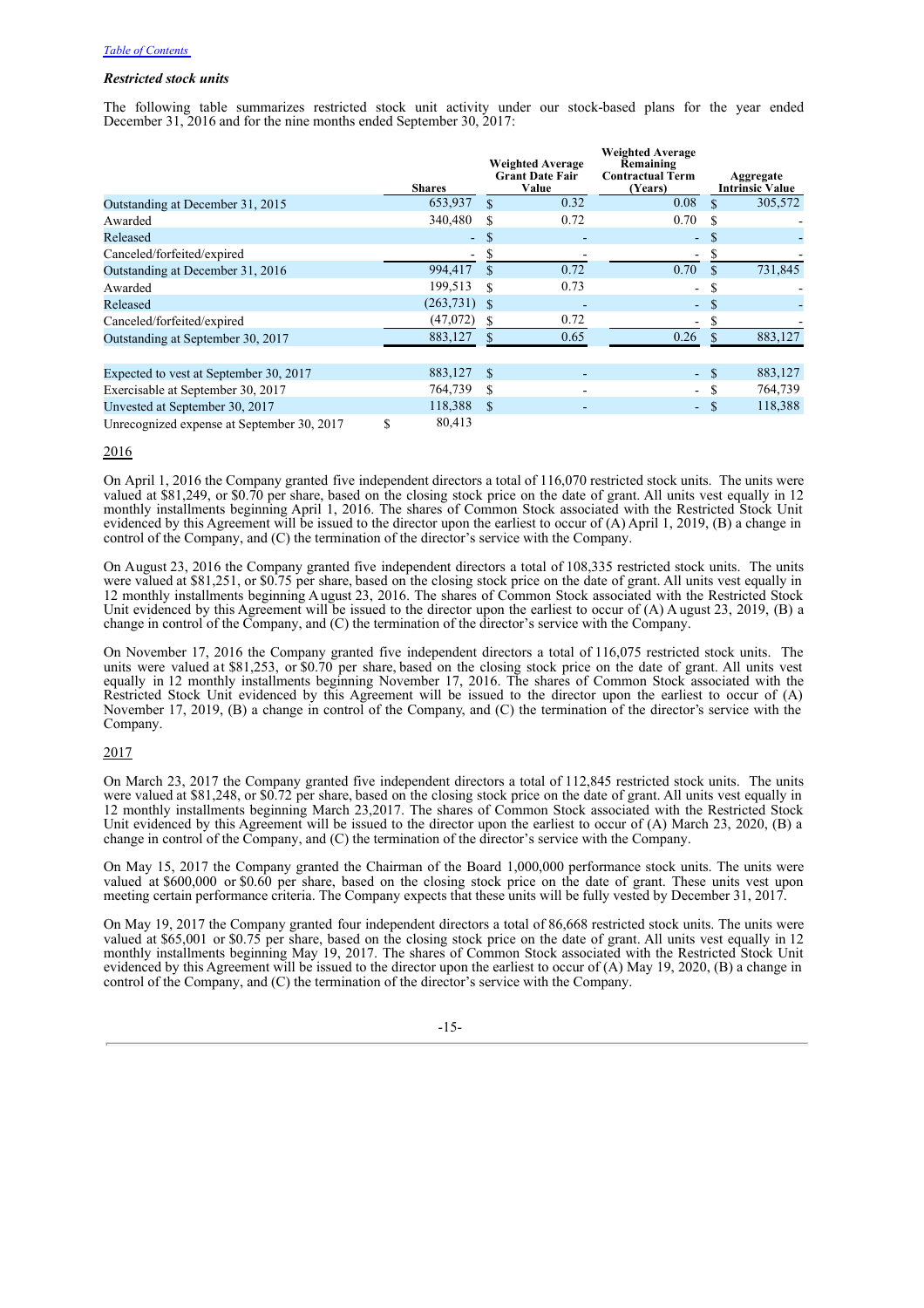## *Stock Based Compensation from Restricted Stock*

The impact on our results of operations of recording stock-based compensation expense for restricted stock units for the three and nine months ended September 30, 2017 and 2016 was as follows:

|                            | <b>Three Months Ended</b> |  |        | <b>Nine Months Ended</b> |        |  |        |
|----------------------------|---------------------------|--|--------|--------------------------|--------|--|--------|
|                            | September 30.             |  |        | September 30.            |        |  |        |
|                            | 2017                      |  | 2016   |                          | 2017   |  | 2016   |
| General and administrative | (93.935)                  |  | 28,970 |                          | 77,438 |  | 86.558 |
|                            | (93.935)                  |  | 28,970 |                          | .438   |  | 86.558 |

As of September 30, 2017, there was unearned restricted stock unit compensation as described in the tables above. If there are any modifications or cancellations of the underlying unvested awards, we may be required to accelerate, increase or cancel all or a portion of the remaining unearned restricted unit compensation expense. Future unearned restricted unit compensation will increase to the extent we grant additional equity awards.

#### *Warrants Issued to Investors and Placement Agents*

At September 30, 2017, we have warrants to purchase 4,529,164 shares of common stock at \$1.20 per share and 605,185 at \$1.00 per share, respectively, which are outstanding. Of this amount, warrants to purchase 2,762,868 shares expire in 2018, warrants to purchase 1,558,356 shares expire in 2019, and warrants to purchase 813,125 shares expire in 2020.

#### **8. Fair Value Measurements**

Fair value is defined as an exit price, representing the amount that would be received to sell an asset or paid to transfer a liability in an orderly transaction between market participants. As such, fair value is a market-based measurement that should be determined based on assumptions that market participants would use in pricing an asset or liability. As a basis for considering such assumptions, the authoritative guidance establishes a three-tier value hierarchy, which prioritizes the inputs used in measuring fair value as follows: (Level 1) observable inputs such as quoted prices in active markets; (Level 2) inputs other than the quoted prices in active markets that are observable either directly or indirectly; and (Level 3) unobservable inputs in which there is little or no market data, which requires us to develop our own assumptions. This hierarchy requires companies to use observable market data, when available, and to minimize the use of unobservable inputs when determining fair value. On a recurring basis, we measure certain financial assets and liabilities at fair value.

The following table presents assets that are measured and recognized at fair value as of September 30, 2017 on a recurring and non-recurring basis:

| <b>Description</b>               | Level . |      | Level 2 |      | Level 3    | <b>Gains (Losses)</b> |
|----------------------------------|---------|------|---------|------|------------|-----------------------|
| Goodwill (non-recurring)         |         |      |         |      | 803.118 \$ |                       |
| Intangibles, net (non-recurring) |         | - 35 |         | $-8$ | 773.785 \$ |                       |

The following table presents assets that are measured and recognized at fair value as of December 31, 2016 on a recurring and non-recurring basis:

| <b>Description</b>               | Level 1 |  | Level 2 | Level 3 | Gains (Losses)         |
|----------------------------------|---------|--|---------|---------|------------------------|
| Goodwill (non-recurring)         |         |  |         |         | 803,118 \$ (2,247,447) |
| Intangibles, net (non-recurring) |         |  |         |         | 627,119 \$ (1,684,203) |

## **9. Commitments and Contingencies**

#### *Litigation*

As of the date of this report, there are no pending legal proceedings to which we or our properties are subject.

## **10. Related Party Transactions**

As discussed previously, we conducted the private placement of our securities during the nine months ended September 30, 2016 for the gross proceeds of \$1,953,600. One officer and one directorof the company participated in the private placement investing a total of \$1,025,000, resulting in 1,708,333 common stock shares.

-16-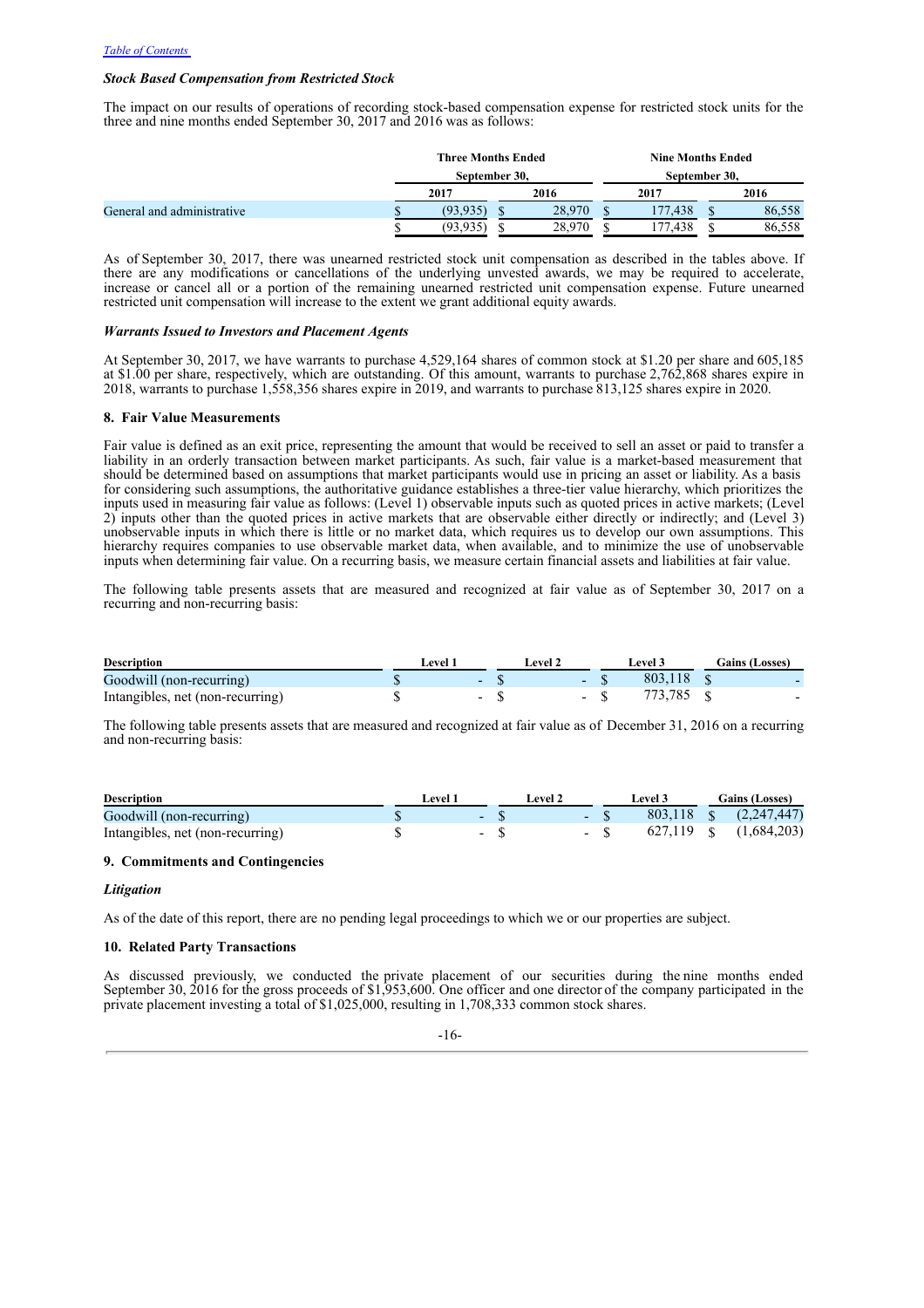## **11. Subsequent Events**

There were no subsequent events through the date that the financial statements were issued.

#### **Item 2. Management's Discussion and Analysis of Financial Condition and Results of Operations**

This Quarterly Report on Form 10-Q contains "forward-looking statements" as defined in Section 27A of the Securities Act of 1933, as amended, and Section 21E of the Securities Exchange Act of 1934, as amended, or the Exchange Act, in connection with the Private Securities Litigation Reform Act of 1995 that involve risks and uncertainties, as well as assumptions that, if they never materialize or prove incorrect, could cause our results to differ materially and adversely *from those expressed or implied by such forward-looking statements Such forward-looking statements include statements about our expectations, beliefs or intentions regarding our potential product of erings, business, financial condition,* results of operations, strategies or prospects. You can identify forward-looking statements by the fact that these statements do not relate strictly to historical or current matters. Rather, forward-looking statements relate to anticipated or expected events, activities, trends or results as of the date they are made and are often identified by the use of words *such as "anticipate," "believe," "continue," "could," "estimate," "expect," "intend," "may," or "will," and similar expressions or variations. Because forward-looking statements relate to matters that have not yet occurred, these* statements are inherently subject to risks and uncertainties that could cause our actual results to differ materially from any future results expressed or implied by the forward-looking statements. Many factors could cause our actual activities or results to differ materially from the activities and results anticipated in forward-looking statements. These factors include those risks disclosed under the caption "Risk Factors" included in our 2016 annual report on Form 10-K filed with the Securities and Exchange Commission, or the SEC, on March 31, 2017 and in our subsequent filings with the SEC. Furthermore, such forward-looking statements speak only as of the date of this report. We undertake no obligation to update any forward-looking statements to reflect events or circumstances occurring after the date of such statements.

## **Overview**

We are in the business of developing and operating proprietary platforms over which resellers, brands and enterprises can conduct localized mobile marketing campaigns. Our proprietary platforms allow resellers, brands and enterprises to market their products and services to consumers through text messages sent directly to the consumers' mobile phones, content on printed receipts, mobile device applications, which consists of software available to both phones and tablet PCs. We generate revenue by charging the brands and enterprises a per-message transactional fee, or through fixed or variable software licensing fees. Our customers include national franchisers, professional sports teams and associations and other national brands such as Sonic, Subway, Chick-Fil-A, Baskin Robbins, and others.

Mobile phone users represent a large and captive audience. While televisions, radios, and even PCs are often shared by multiple consumers, mobile phones are personal devices representing a unique and individual address to the end user. We believe that the future of digital media will be significantly influenced by mobile phones where a direct, personal conversation can be had with the world's largest target audience. According to a report published by International Data Corporation (IDC), by 2015, more U.S. Internet users will access the Internet through mobile devices than through PCs or other wireline devices (Worldwide New Media Market Model 1H-2012 Highlights: Internet Becomes Ever More Mobile, Ever Less PC-Based (IDC #237459)). The IDC study further reports that the number of people accessing the Internet, in the U.S., through PCs will shrink from 240 million consumers in 2012 to 225 million in 2016. At the same time, the number of mobile users will increase from 174 million to 265 million. We believe the future of mobile applications and services includes banking, commerce, advertising, video, games and just about every other aspect of both on and offline life.

Our unique approach to personalized, targeted offline marketing is marketed through our "SmartSuite" portfolio of solutions that all leverage our proprietary path to point-of-sale data. Our primary SmartSuite product is "SmartMessenger" which utilizes a variety of communications channels for targeted awareness and offers messages to consumers, leveraging purchase data to measure and target those messages much in the same way an e-commerce operator, like Amazon, uses online shopping cart data. For example, a consumer might receive a message near lunch time offering a special discount to purchase a six-inch sub at their nearest Subway location. Once the consumer shows that message at check out on their mobile device, our SmartReceipt technology kicks in to match that customer's purchase with their offer redemption, thereby providing the ability to assess the effectiveness of the offer. It also builds a purchase history of that customer for more targeted offers in the future.

In addition to SmartMessenger, our SmartReceipt solution is capable of controlling the printed receipt to print targeted, graphical messages, including offers and coupons, on the front of the receipt consumers receive following a purchase. With SmartReceipt, we can also transform the underutilized, printed receipt into a targeted messaging opportunity. As an example, say a consumer purchases a sandwich but doesn't purchase a beverage. SmartReceipt sees the customer's purchase information in real-time – and as the receipt is being printed, it can automatically see that the consumer didn't buy a beverage and dynamically, in real time, add a strong beverage coupon to the printed receipt in an effort to influence that consumer to add a beverage on their next visit.

-17-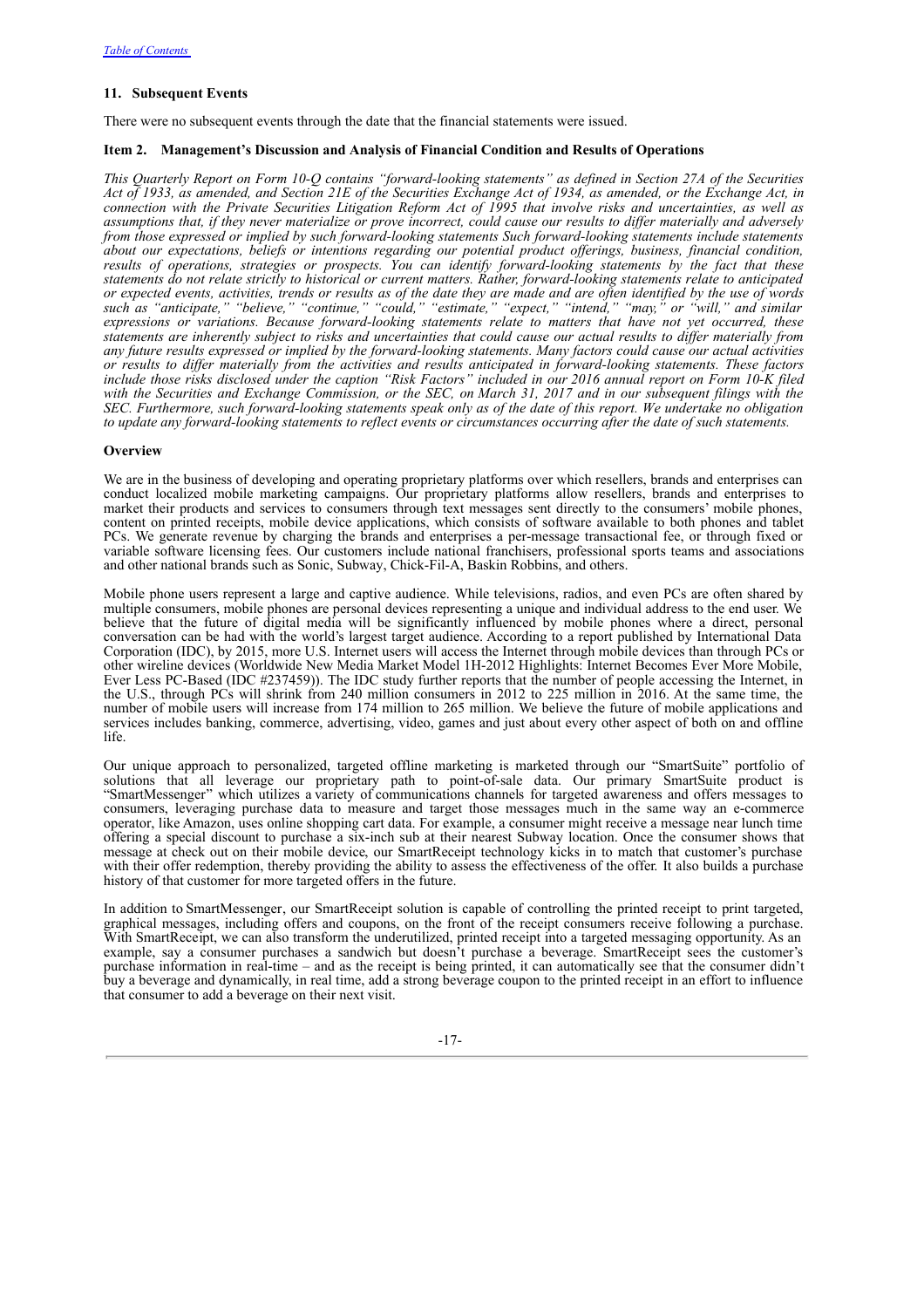#### *Table of Contents*

Our SmartSuite portfolio of solutions is rounded out with "SmartAnalytics," which provides a set of reporting and analytics tools enabling brands to better understand their sales data across what could be a disparate collection of various point-of-sale devices.

Our goal is to expand our solution offerings to include applications that will leverage offline purchase data to provide attribution and better power mobile and online ad networks, shape marketing from real-time inventory and sales data, and apply emerging machine learning and artificial intelligence technologies to the massive purchase data sets we're accumulating to drive predictive and automated solutions.

## **Recent Events**

## *2017 Customer Contract Renewal and Expansion*

On June 30, 2017 we renewed and expanded our partnership with one of our largest customers to foster additional customer engagement and long-term growth through utilization of the Mobivity SMART platform. With personalized customer communications via text/social messaging (SmartMessenger), and optimized business performance (SmartAnalytics), we have crafted a complete and self-optimizing solution for increasing customer acquisition, frequency and spend.

The renewed and expanded partnership utilizes the Mobivity platform for all of our customer's locations for a term of 5 years, and includes a co-marketing commitment from both companies to ensure the continued growth in consumer subscribers to the program. The 5-year term includes a six figure monthly minimum commitment that is prepaid to Mobivity on an annual basis.

#### *2016 Warrant Exercise*

Between September 29 and October 31, 2016, we conducted an offer to the holders of our outstanding common stock purchase warrants pursuant to which our warrant holders were permitted to exercise their warrants at a reduced exercise price for a period expiring on October 31, 2016. At the commencement of the warrant offer, there were warrants outstanding that entitled their holders to purchase 8,551,168 shares of our common stock at exercise prices of \$1.00 and \$1.20 per share. The holders of all warrants were allowed to conduct cash-based exercises of their warrants at an exercise price of \$0.70 per share up through October 31, 2016. We undertook this limited-time warrant exercise price reduction in order to raise additional capital without incurring further potential dilution to our stockholders. In addition, through the warrant holders' acceptance of our offer, we could significantly reduce the number of outstanding warrants and thereby simplify our capital structure. As of the close of the warrant offer, there have been 3,329,990 warrants exercised to purchase 3,329,990 shares of our common stock, resulting in additional capital of \$2,330,993. The warrant offer was conducted by our management and there were no commissions paid by us in connection with the solicitation.

#### *LiveLenz Acquisition*

On January 15, 2016, we acquired all of the outstanding capital stock of LiveLenz Inc., a Nova Scotia corporation ("LiveLenz"), pursuant to an agreement dated January 15, 2016 among the Company and the stockholders of LiveLenz. Pursuant to the agreement, we acquired all of the capital stock of LiveLenz in consideration of our issuance of 1,000,000 shares ("Consideration Shares") of our common stock to the LiveLenz stockholders and our issuance of an additional 15,000 share of our common stock in satisfaction of certain liabilities of LiveLenz. The agreement included customary representations, warranties, and covenants by us and the LiveLenz stockholders, including the LiveLenz stockholders' agreement to indemnify us against certain claims or losses resulting from certain breaches of representations, warranties or covenants by the LiveLenz stockholders in the agreement. Pursuant to the agreement, the LiveLenz stockholders have agreed to adjust the number of Consideration Shares downward based on LiveLenz's working capital as of the closing and in the event of any claims for indemnification by us. The LiveLenz stockholders have agreed that 100% of the Consideration Shares will be escrowed for a period of 18 months and subject to forfeiture based on indemnification claims by us or the final determination of LiveLenz's working capital as of the closing date. As of the date of this report, no adjustments have been made to the working capital and the Consideration Shares have been issued to the LiveLenz stockholders.

## *2016 Private Placement*

In March 2016, we conducted the private placement of 3,256,000 shares of our common stock, at a price of \$0.60 per share, for the gross proceeds of \$1,953,000. The offering was conducted by our management and no commission or other selling fees were paid by us. Pursuant to the terms of the offering, we entered into registration rights agreement with the investors, pursuant to which we filed with the SEC a registration statement to register the resale of the private placement shares. The registration statement was declared effective by the SEC on August  $\tilde{8}$ , 2016.

## *Working Capital Line of Credit Facility*

In March 2016, we entered into a Working Capital Line of Credit Facility (the "Facility") with Silicon Valley Bank ("SVB") to provide up to \$2 million to finance our general working capital needs. The Facility is funded based on cash on deposit balances and advances against our accounts receivable based on customer invoicing. Interest on Facility borrowings is calculated at rates between the prime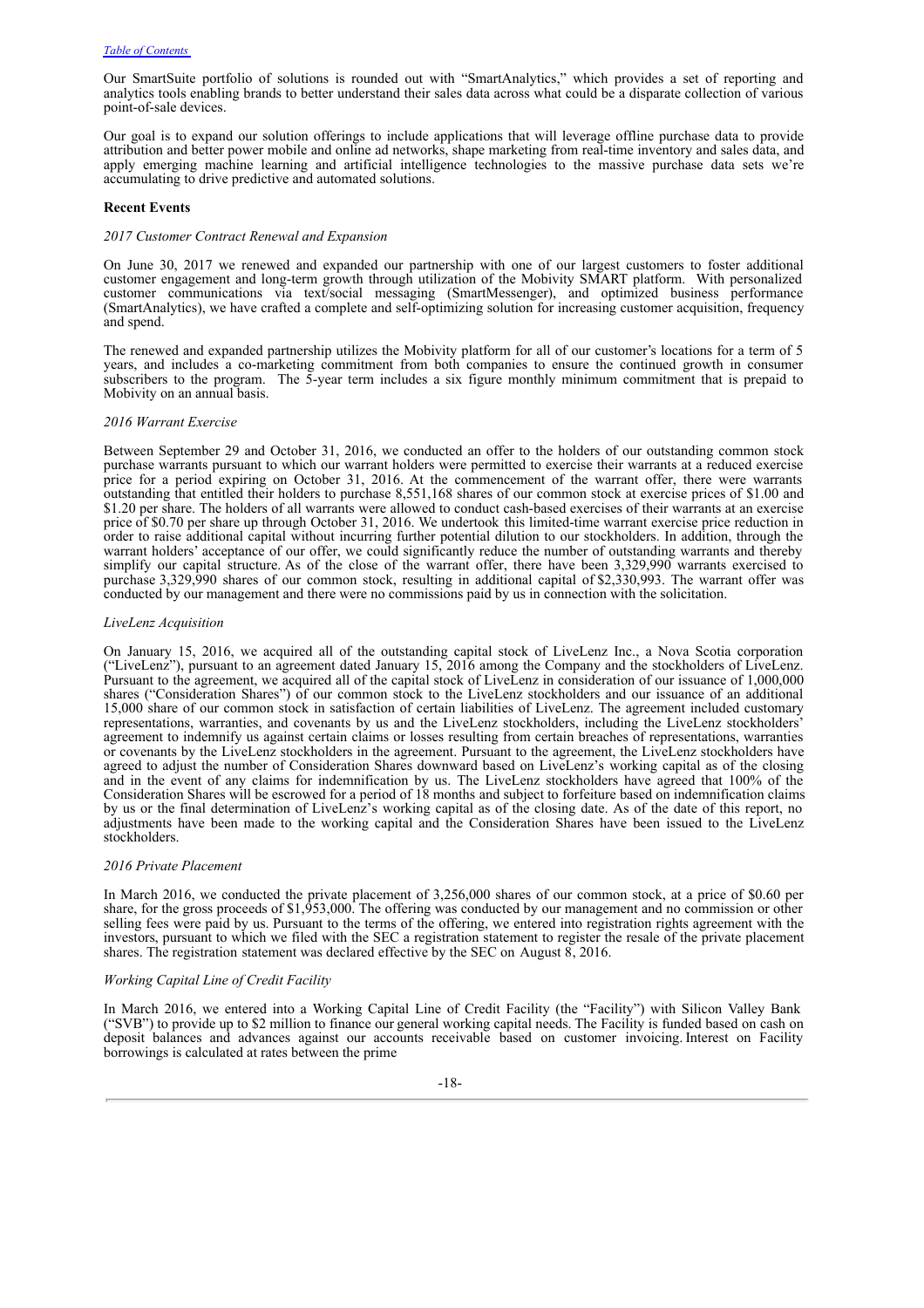rate minus 1.75% and prime rate plus 3.75% based on the borrowing base formula used at the time of borrowing. The Facility contains standard events of default, including payment defaults, breaches of representations, breaches of affirmative or negative covenants, and bankruptcy.

#### **Results of Operations**

#### *Revenues*

Revenues consist of several different lines of business. These primarily include, SMS, SmartMessenger, Smart Receipt, SmartAnalytics, Ad Model revenues which are paid on a per coupon redemption basis, and other revenues.

Revenues for the three months ended September 30, 2017 were \$2,083,987, a decrease of \$98,763, or 5%, compared to the same period in 2016. This slight decline is primarily due to front-end pricing adjustments associated with prepayments offered on long-term contracts with large enterprise customers.

Revenues for the nine months ended September 30, 2017 were \$6,436,072, an increase of \$333,571, or 5%, compared to the same period in 2016. The net increase is primarily attributable to an increase in SMS revenue of \$350,796 offset by decreases in other revenues.

#### *Unbilled Deferred Revenue, an Operational Measure*

The deferred revenue balance on our consolidated balance sheets does not represent the total contract value of annual or multi-year, non-cancelable customer agreements. Unbilled deferred revenue is an operational measure that represents future billings under our customer agreements that have not been invoiced and, accordingly, are not recorded in deferred revenue. Unbilled deferred revenue amounts are reflected in the table below. Our typical contract length is between 12 and 60 months. We expect that the amount of unbilled deferred revenue will change from quarter to quarter for several reasons, including the specific timing, duration and size of customer agreements, varying billing cycles of agreements, the specific timing of customer renewals, the timing of when unbilled deferred revenue is to be recognized as revenue, and changes in customer financial circumstances. For multi-year customer agreements billed annually, the associated unbilled deferred revenue is typically high at the beginning of the contract period, zero just prior to renewal, and increases when the agreement is renewed. Low unbilled deferred revenue attributable to a particular customer agreement is often associated with an impending renewal and may not be an indicator of the likelihood of renewal or future revenue from such customer. Accordingly, we expect that the amount of aggregate unbilled deferred revenue will change from year-toyear depending in part upon the number and dollar amount of customer agreements at particular stages in their renewal cycle. Such fluctuations are not a reliable indicator of future revenues.

| Fiscal 2017               |             |   | September 30 |    | June 30   |   | March 31  |
|---------------------------|-------------|---|--------------|----|-----------|---|-----------|
| Accounts receivable, net  |             |   | 1,412,333    | S  | 702,199   | S | 114,210   |
| Deferred revenue          |             |   | 2,124,441    |    | 626,670   |   | 407,436   |
| Unbilled deferred revenue |             |   | 809,800      |    | 2,349,200 |   | 1,567,600 |
|                           |             |   |              |    |           |   |           |
|                           |             |   |              |    |           |   |           |
| Fiscal 2016               | December 31 |   | September 30 |    | June 30   |   | March 31  |
| Accounts receivable, net  | 1,244,484   | ъ | 723,724      | \$ | 860,674   | S | 791.221   |
| Deferred revenue          | 160.023     |   | 272.188      |    | 295,240   |   | 278,528   |
| Unbilled deferred revenue | 2,254,400   |   | 45,000       |    | 277,500   |   | 510,000   |

#### *Cost of Revenues*

Cost of revenues consist primarily of cloud based software licensing fees, short code maintenance expenses, personal related expenses and other expenses.

Cost of revenues for the three months ended September 30, 2017 was \$786,385, an increase of \$222,346, or 39%, compared to the same period in 2016. This increase is primarily due to higher SMS and application costs associated with messaging fees and surcharges charged by text messaging carriers.

Cost of revenues for the nine months ended September 30, 2017 was \$1,943,534, an increase of \$469,560, or 32%, compared to the same period in 2016. This increase is primarily due to higher SMS and application costs associated with messaging fees and surcharges charged by text messaging carriers.

#### *General and Administrative*

General and administrative expenses consist primarily of salaries and personnel related expenses, consulting costs and other expenses.

-19-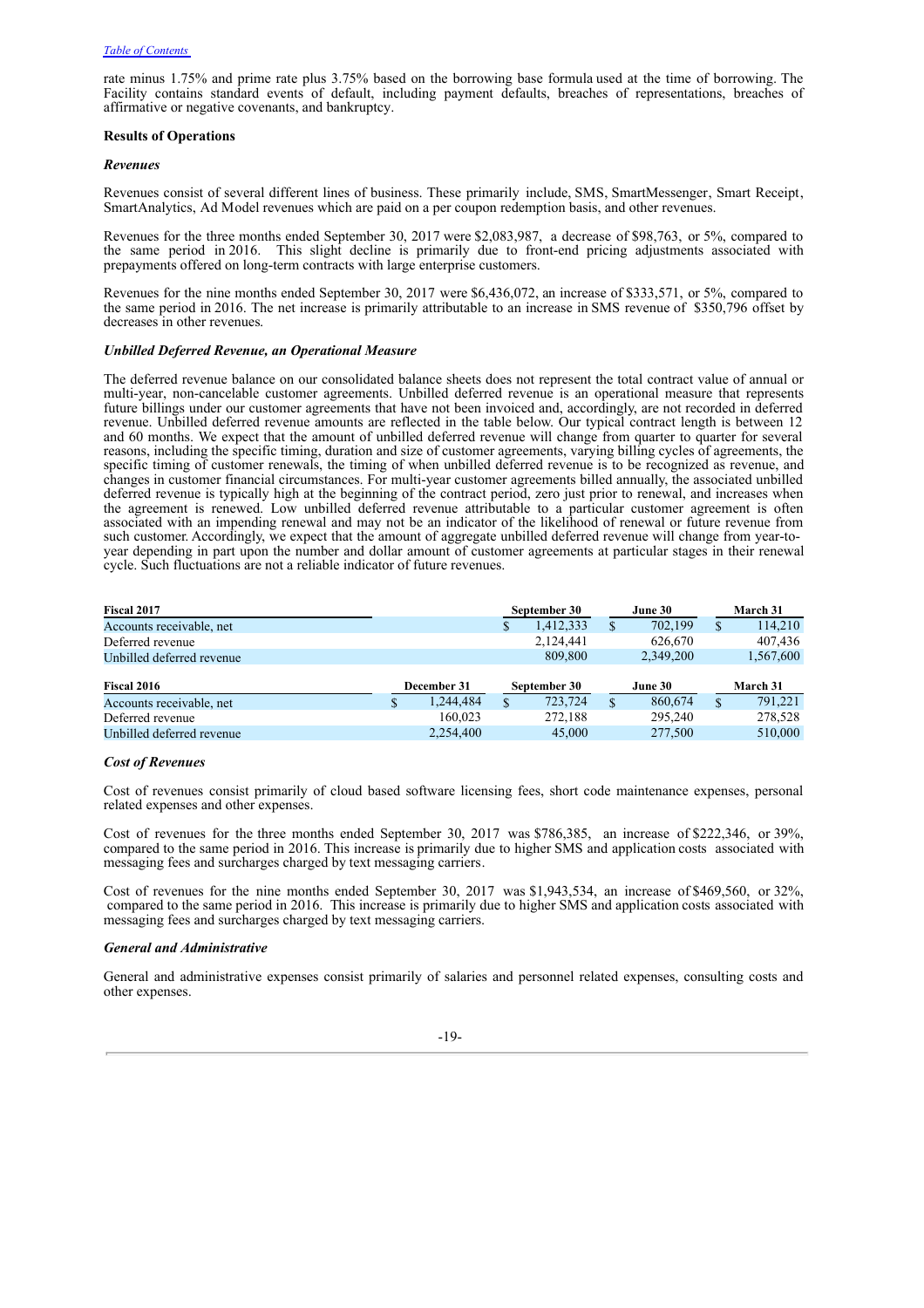General and administrative expenses decreased \$486,970, or 43%, during the three months ended September 30, 2017 compared to the same period in 2016. The decrease in general and administrative expense was primarily due to a decrease in bad debt expense of \$140,034, offset by increases in share based compensation.

General and administrative expenses decreased \$609,235, or 19%, during the nine months ended September 30, 2017 compared to the same period in 2016. The decrease in general and administrative expense was primarily due to decreases in personnel expenses and bad debt expense.

#### *Sales and Marketing*

Sales and marketing expenses consist primarily of salaries and personnel related expenses, stock-based compensation expense, consulting costs and other expenses

Sales and marketing expenses decreased \$316,082, or 27%, during the three months ended September 30, 2017 compared to the same period in 2016. The decrease was primarily due to lower personnel and share based compensation expenses.

Sales and marketing expenses decreased \$612,568, or 19%, during the nine months ended September 30, 2017, compared to the same period in 2016. The decrease was primarily due to lower personnel and share based compensation expenses.

## *Engineering, Research & Development*

Engineering, research & development costs include salaries, stock based compensation expenses, travel, consulting costs, and other expenses.

Engineering, research & development expenses increased \$492,007, or 72%, during the three months ended September 30, 2017 compared to the same period in 2016. The increase was primarily due to an increase in personnel related costs as compared to 2016 to support the Company's growth as well as fewer software development expenses being capitalized.

Engineering, research & development expenses increased \$1,479,660, or 92%, during the nine months ended September 30, 2017 compared to the same period in 2016. The increase was primarily due to an increase in personnel related costs as compared to 2016 to support the Company's growth as well as fewer software development expenses being capitalized.

#### *Depreciation and Amortization*

Depreciation and amortization expense consists of depreciation on our equipment and amortization of our intangible assets. Depreciation and amortization expense decreased \$88,909 or 46%, during the three months ended September 30, 2017 compared to the same period in 2016. Depreciation and amortization expense decreased \$228,150 or 45%, during the nine months ended September 30, 2017 compared to the same period in 2016.

## *Interest Expense*

Interest expense consists of stated or implied interest expense on our notes payable, amortization of note discounts, and amortization of deferred financing costs. Interest expense increased \$36,848, or 142%, during the three months ended September 30, 2017 compared to the same period in 2016. Interest expense increased \$62,403, or 118%, during the nine months ended September 30, 2017 compared to the same period in 2016.The increase in interest expense for both the three and nine months ended September 30, 2017 is primarily related to interest on notes payable for the Livelenz subsidiary and borrowings against the Facility.

## *Foreign Currency*

The Company's financial results are impacted by volatility in the Canadian/U.S. Dollar exchange rate. The average U.S. Dollar exchange rate for three and nine months ended September 30, 2017 was \$1 Canadian equals \$0.80 and \$0.77 U.S. Dollars, respectively. This compares to an average rate of \$1 Canadian equals \$0.77 and \$0.76 U.S. Dollars, respectively during the same periods of 2016. The Company's functional or measurement currency is the U.S. Dollar. Based on a U.S. Dollar functional currency, the following are the key areas impacted by foreign currency volatility:

- The Company sells products primarily in U.S. Dollars; therefore, reported revenues are not highly impacted by foreign currency volatility.
- · A portion of the Company's expenses are incurred in Canadian Dollars and therefore fluctuate in U.S. Dollars as the U.S. Dollar varies. A weaker U.S. Dollar results in an increase in translated expenses, and a stronger U.S. Dollar results in a decrease.
- · Changes in foreign currency rates also impact the translated value of the Company's working capital that is held in Canadian Dollars. Foreign exchange rate fluctuations result in foreign exchange gains or losses based upon movement in the translated value of Canadian working capital into U.S. Dollars.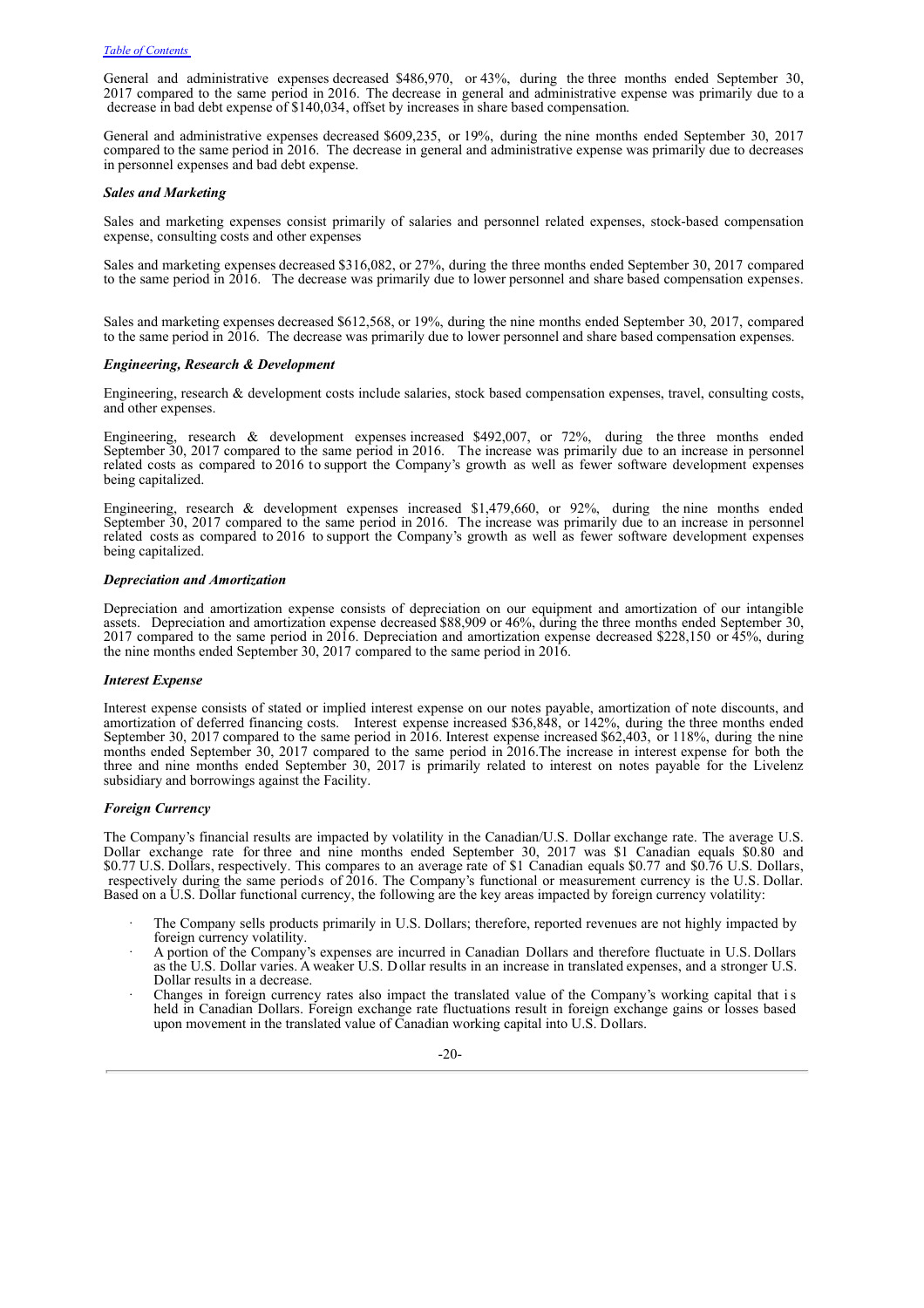The change in foreign currency was a loss of \$931 and \$4,120 for the three and nine months ended September 30, 2017, respectively.

The change in foreign currency was a gain of \$372 and \$1,488 for the three months ended September 30, 2016, respectively.

## **Liquidity and Capital Resources**

As of September 30, 2017, we had current assets of \$3,407,869, including \$1,709,129 in cash, andcurrent liabilities of \$5,971,545, resulting in a working capital deficit of \$(2,563,676).

We believe as of the date of this report, we have working capital on hand, along with our expected cash flow from operations, to fund our current level of operations at least through the end of the next fiscal year. However, there can be no assurance that we will not require additional capital. If we require additional capital, we will seek to obtain additional working capital through the sale of our securities and, if available, bank lines of credit. However, there can be no assurance we will be able to obtain access to capital as and when needed and, if so, the terms of any available financing may not be subject to commercially reasonable terms.

## *Cash Flows*

|                                                     |                  | <b>Nine Months Ended</b><br>September 30, |             |  |
|-----------------------------------------------------|------------------|-------------------------------------------|-------------|--|
|                                                     | 2017             |                                           | 2016        |  |
| Net cash provided by (used in):                     |                  |                                           |             |  |
| Operating activities                                | $(1,237,171)$ \$ |                                           | (1,792,163) |  |
| Investing activities                                | (403, 822)       |                                           | (482,303)   |  |
| Financing activities                                | 2,159,077        |                                           | 1,916,679   |  |
| Effect of foreign currency translation on cash flow | 2,560            |                                           | (2,803)     |  |
| Net change in cash                                  | 520.644          |                                           | (360, 590)  |  |

## *Operating Activities*

We used cash from operating activities totaling \$1,237,171 during the nine months ended September 30, 2017 and used cash of \$1,792,163 during the nine months ended September 30, 2016. The decrease in cash used in operating activities was primarily due to changes in deferred revenue.

## *Investing Activities*

Investing activities during the nine months ended September 30, 2017 includes \$382,023 of capitalized software development costs,  $$16,810$  of cash paid for patents, and  $$4,989$  of equipment purchases.

Investing activities during the nine months ended September 30, 2016 includes \$30,209 of equipment purchases, \$442,267 of capitalized software development costs, \$20,915 of cash paid for patents, and \$11,088 of cash received from acquisitions.

## *Financing Activities*

Financing activities for the nine months ended September 30, 2017 includes net proceeds from notes payable of \$114,749, proceeds from borrowings under the line of credit agreement of \$1,999,531, and net proceeds from stock issued of  $$114,749$  offset by  $$15,000$  of cash paid for deferred financing fees.

Financing activities for the nine months ended September 30, 2016 includes net proceeds from the sale of common stock units of \$1,953,600, offset by \$32,287 of cash paid for deferred financing fees and \$4,634 of repayments of notes payable.

## **Critical Accounting Policies and Estimates**

Refer to Note 2, "Summary of Significant Accounting Polices," in the accompanying notes to the condensed consolidated financial statements for a discussion of recent accounting pronouncements.

## **Off-Balance Sheet Arrangements**

We have no off-balance sheet arrangements.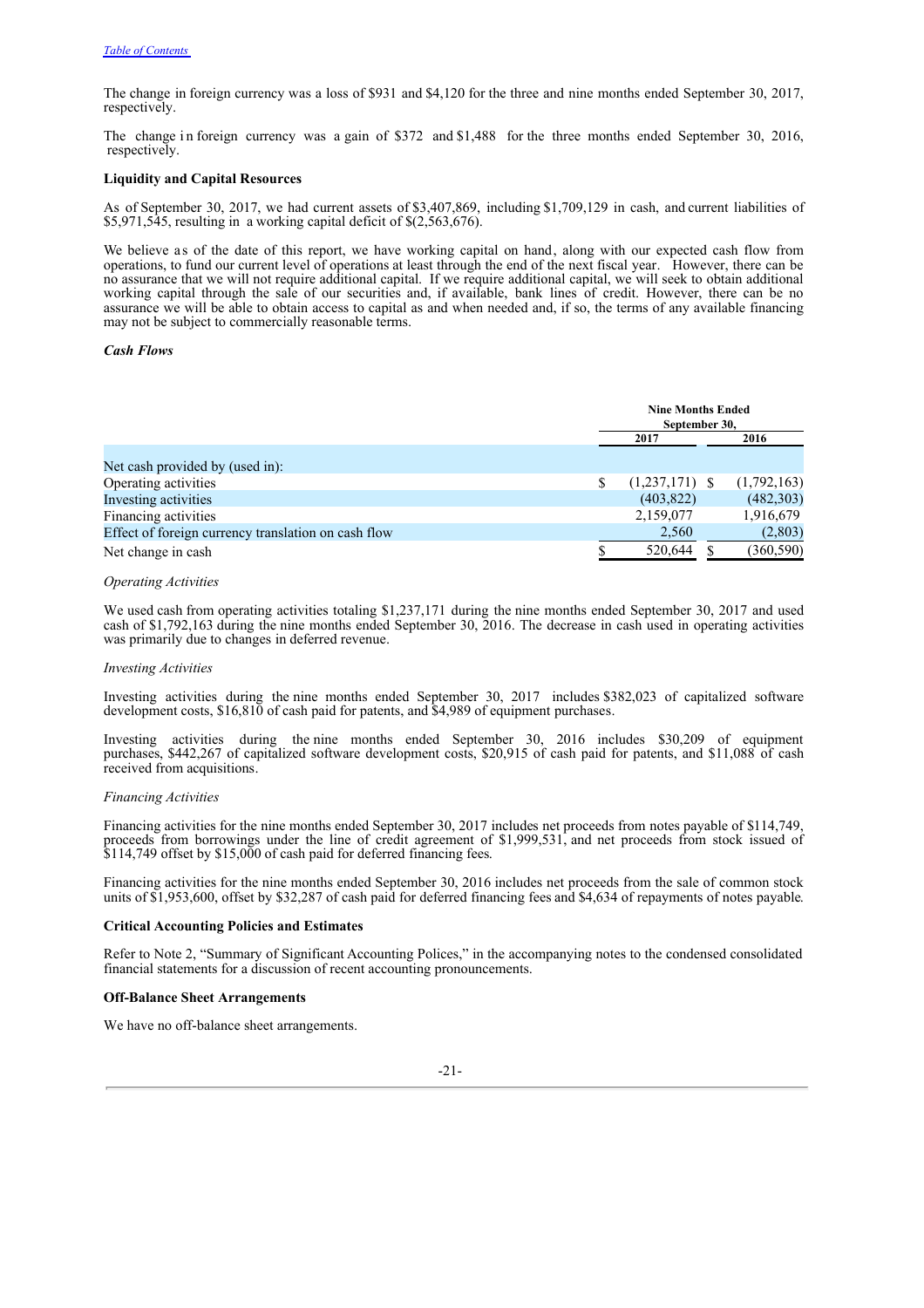## **Item 3. Quantitative and Qualitative Disclosures about Market Risk.**

We are a smaller reporting company as defined by section  $10(f)(1)$  of Regulation S-K. As such, we are not required to provide the information set forth in this item.

## **Item 4. Controls and Procedures.**

## Evaluation of Disclosure Controls and Procedures

As required by Rule 13a-15(b) promulgated under the Securities Exchange Act of 1934, as amended (the "Exchange Act"), our management, with the participation of our Chief Executive Officer and Chief Financial Officer, evaluated the effectiveness of the design and operation of our disclosure controls and procedures, as defined in Exchange Act Rule 13a-15(e), as of the end of the period covered by this report. Disclosure controls and procedures are controls and other procedures that are designed to ensure that information required to be disclosed by us in the reports that we file or submit under the Exchange Act is recorded, processed, summarized and reported within the time periods specified in the SEC's rules and forms. Disclosure controls and procedures include, without limitation, controls and procedures designed to ensure that information required to be disclosed by us in the reports that we file under the Exchange Act is accumulated and communicated to our management, as appropriate to allow timely decisions regarding required disclosure. Based on this evaluation, our management, including our Chief Executive Officer and Chief Financial Officer, concluded that as of September 30, 2017 our disclosure controls and procedures were effective.

Changes in Internal Control

There were no changes in our internal control over financial reporting during the three months ended September 30, 2017 that have materially affected, or are reasonably likely to materially affect, our internal control over financial reporting.

## **Item 6. Exhibits**

| Exhibit No. | Description                                                                                      |
|-------------|--------------------------------------------------------------------------------------------------|
| 31.1        | Certification by Chief Executive Officer pursuant to Section 302 of Sarbanes Oxley Act of 2002 * |
| 31.2        | Certification by Chief Financial Officer pursuant to Section 302 of Sarbanes Oxley Act of 2002 * |
| 32.1        | Certification Pursuant to 18 U.S.C. Section 1350 *                                               |
| 101.INS     | XBRL Instance Document *                                                                         |
| 101.SCH     | <b>XBRL Taxonomy Schema Document</b>                                                             |
| 101.CAL     | XBRL Taxonomy Calculation Linkbase Document *                                                    |
| 101.DEF     | XBRL Taxonomy Definition Linkbase Document *                                                     |
| 101.LAB     | XBRL Taxonomy Label Linkbase Document*                                                           |
| 101.PRE     | XBRL Taxonomy Presentation Linkbase Document *                                                   |

\* Filed electronically herewith

## **SIGNATURES**

Pursuant to the requirements of the Securities Exchange Act of 1934, as amended, the registrant has duly caused this report to be signed on its behalf by the undersigned thereunto duly authorized

## **Mobivity Holdings Corp.**

| Date: November 14, 2017 | By: | /s/ Dennis Becker<br>Dennis Becker<br>Chairman and Chief Executive<br>Officer<br>(Principal Executive Officer) |
|-------------------------|-----|----------------------------------------------------------------------------------------------------------------|
| Date: November 14, 2017 | By: | /s/ Christopher Meinerz<br>Christopher Meinerz<br>Chief Financial Officer<br>(Principal Accounting Officer)    |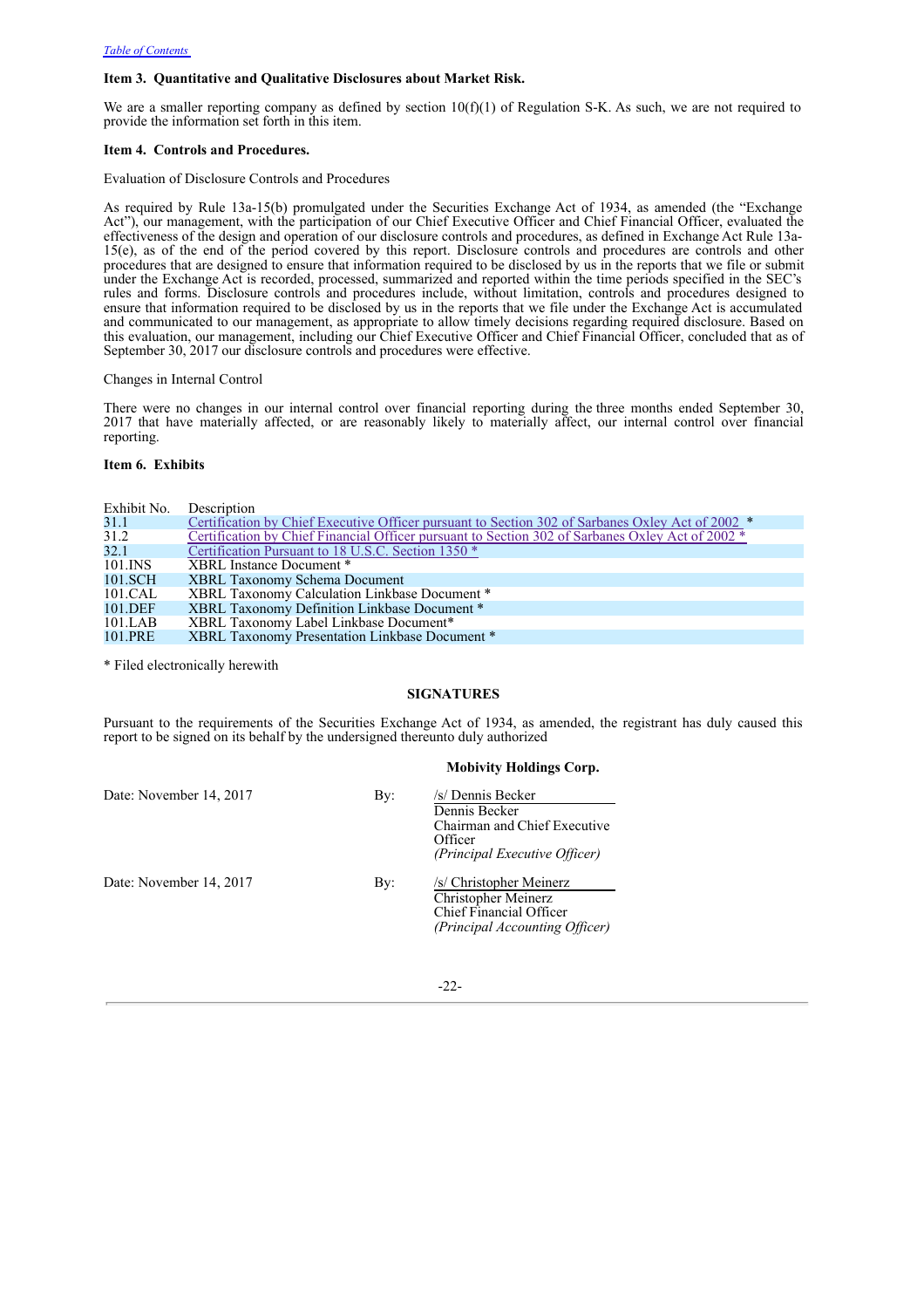## **CERTIFICATION OF PRINCIPAL EXECUTIVE OFFICER Pursuant to Rule 13a-14(a) adopted pursuant to Section 302 of the Sarbanes-Oxley Act of 2002**

I, Dennis Becker, certify that:

- 1. I have reviewed this Quarterly Report on Form 10-Q of Mobivity Holdings Corp. for the quarter ended September 30, 2017;
- 2. Based on my knowledge, this report does not contain any untrue statement of a material fact or omit to state a material fact necessary to make the statements made, in light of the circumstances under which such statements were made, not misleading with respect to the period covered by this report;
- 3. Based on my knowledge, the financial statements, and other financial information included in this report, fairly present in all material respects the financial condition, results of operations and cash flows of the registrant as of, and for, the periods presented in this report;
- 4. The registrant's other certifying officer and I are responsible for establishing and maintaining disclosure controls and procedures (as defined in Exchange Act Rules 13a-15(e) and 15d-15(e)) and internal control over financial reporting (as defined in Exchange Act Rules 13a-15(f) and 15d-15(f)) for the registrant and have:
	- (a) Designed such disclosure controls and procedures, or caused such disclosure controls and procedures to be designed under our supervision, to ensure that material information relating to the registrant, including its consolidated subsidiaries, is made known to us by others within those entities, particularly during the period in which this report is being prepared;
	- (b) Designed such internal control over financial reporting, or caused such internal control over financial reporting to be designed under our supervision, to provide reasonable assurance regarding the reliability of financial reporting and the preparation of financial statements for external purposes in accordance with generally accepted accounting principles;
	- (c) Evaluated the effectiveness of the registrant's disclosure controls and procedures and presented in this report our conclusions about the effectiveness of the disclosure controls and procedures, as of the end of the period covered by this report based on such evaluation; and
	- (d) Disclosed in this report any change in the registrant's internal control over financial reporting that occurred during the registrant's most recent fiscal quarter (the registrant's fourth fiscal quarter in the case of an annual report) that has materially affected, or is reasonably likely to materially affect, the registrant's internal control over financial reporting; and
- 5. The registrant's other certifying officer and I have disclosed, based on our most recent evaluation of internal control over financial reporting, to the registrant's auditors and the audit committee of the registrant's board of directors (or persons performing the equivalent functions):
	- (a) All significant deficiencies and material weaknesses in the design or operation of internal control over financial reporting which are reasonably likely to adversely affect the registrant's ability to record, process, summarize and report financial information; and
	- (b) Any fraud, whether or not material, that involves management or other employees who have a significant role in the registrant's internal control over financial reporting.

Date: November 14, 2017 By: */s/ Dennis Becker* 

Dennis Becker Chairman and Chief Executive Officer (Principal Executive Officer)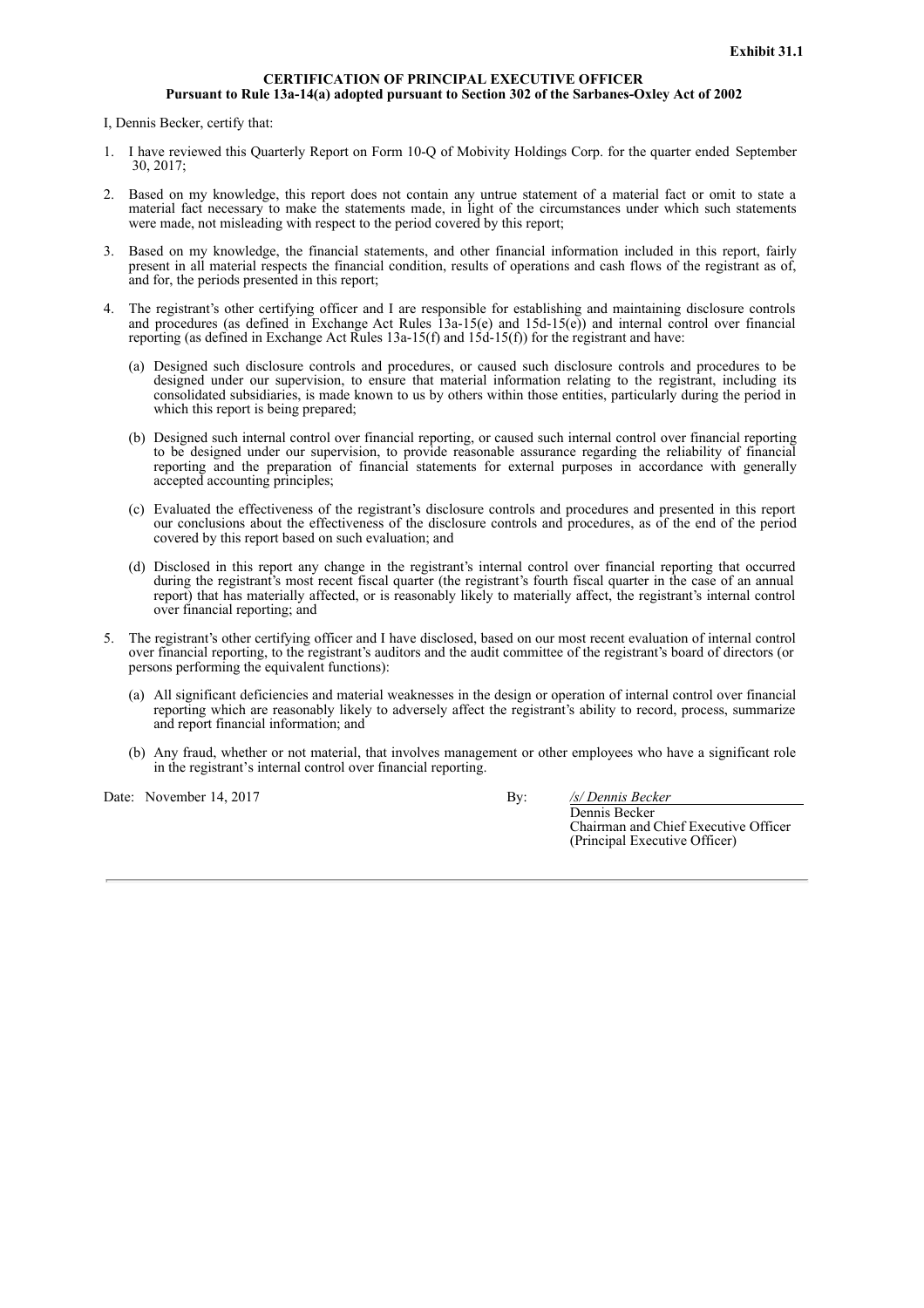## **CERTIFICATION OF CHIEF FINANCIAL OFFICER Pursuant to Rule 13a-14(a) adopted pursuant to Section 302 of the Sarbanes-Oxley Act of 2002**

I, Christopher Meinerz, certify that:

- 1. I have reviewed this Quarterly Report on Form 10-Q of Mobivity Holdings Corp. for the quarter ended September 30, 2017;
- 2. Based on my knowledge, this report does not contain any untrue statement of a material fact or omit to state a material fact necessary to make the statements made, in light of the circumstances under which such statements were made, not misleading with respect to the period covered by this report;
- 3. Based on my knowledge, the financial statements, and other financial information included in this report, fairly present in all material respects the financial condition, results of operations and cash flows of the registrant as of, and for, the periods presented in this report;
- 4. The registrant's other certifying officer and I are responsible for establishing and maintaining disclosure controls and procedures (as defined in Exchange Act Rules 13a-15(e) and 15d-15(e)) and internal control over financial reporting (as defined in Exchange Act Rules 13a-15(f) and 15d-15(f)) for the registrant and have:
	- (a) Designed such disclosure controls and procedures, or caused such disclosure controls and procedures to be designed under our supervision, to ensure that material information relating to the registrant, including its consolidated subsidiaries, is made known to us by others within those entities, particularly during the period in which this report is being prepared;
	- (b) Designed such internal control over financial reporting, or caused such internal control over financial reporting to be designed under our supervision, to provide reasonable assurance regarding the reliability of financial reporting and the preparation of financial statements for external purposes in accordance with generally accepted accounting principles;
	- (c) Evaluated the effectiveness of the registrant's disclosure controls and procedures and presented in this report our conclusions about the effectiveness of the disclosure controls and procedures, as of the end of the period covered by this report based on such evaluation; and
	- (d) Disclosed in this report any change in the registrant's internal control over financial reporting that occurred during the registrant's most recent fiscal quarter (the registrant's fourth fiscal quarter in the case of an annual report) that has materially affected, or is reasonably likely to materially affect, the registrant's internal control over financial reporting; and
- 5. The registrant's other certifying officer and I have disclosed, based on our most recent evaluation of internal control over financial reporting, to the registrant's auditors and the audit committee of the registrant's board of directors (or persons performing the equivalent functions):
	- (a) All significant deficiencies and material weaknesses in the design or operation of internal control over financial reporting which are reasonably likely to adversely affect the registrant's ability to record, process, summarize and report financial information; and
	- (b) Any fraud, whether or not material, that involves management or other employees who have a significant role in the registrant's internal control over financial reporting.

Date: November 14, 2017 By: */s/ Christopher Meinerz*

Christopher Meinerz Chief Financial Officer